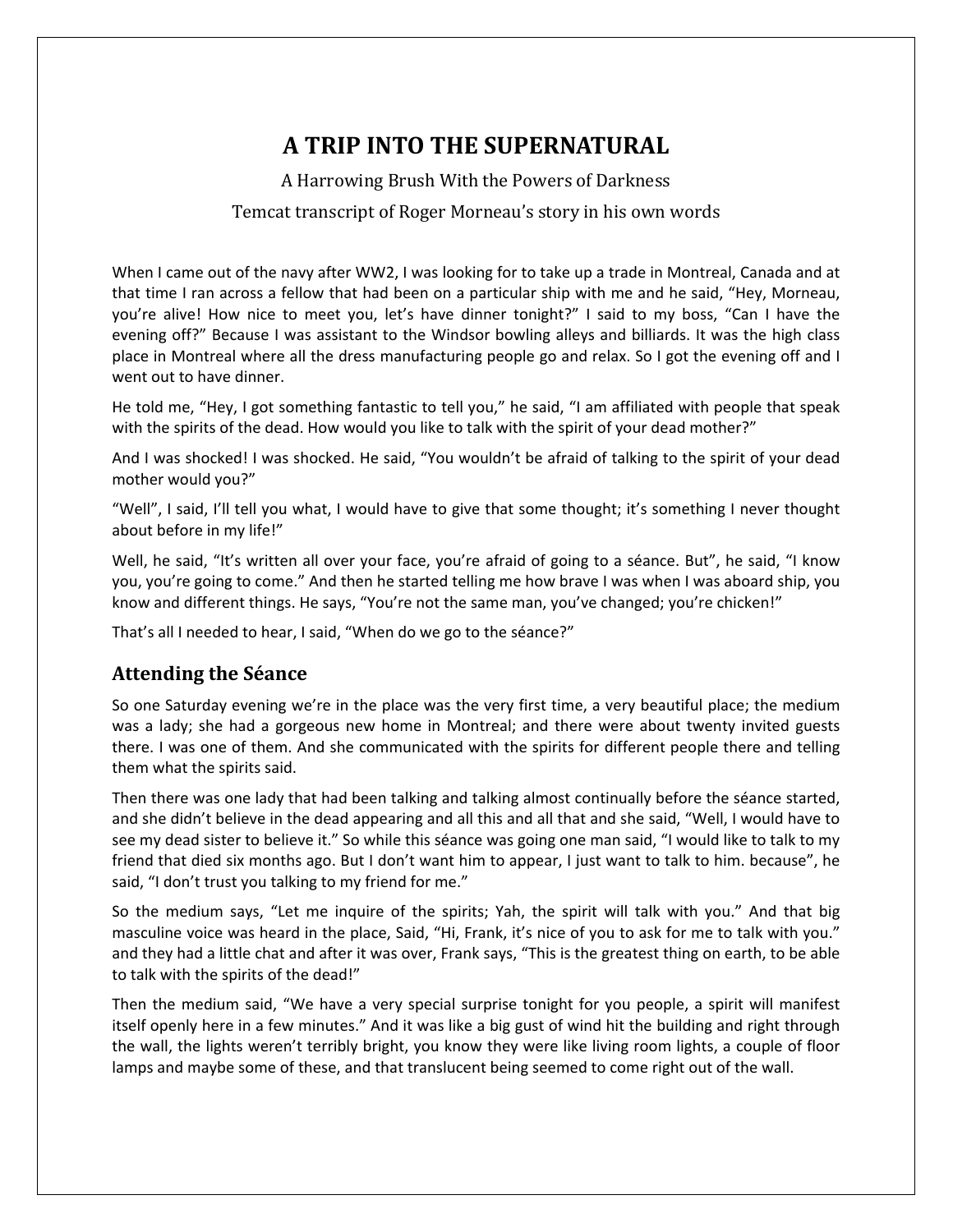It's almost like my heart stopped a little bit; Very weird feeling! It was a lady in a beautiful evening gown; floor length and she said to Mary, "My dear sister, you are so wonderful to have asked for me." And Mary fainted and fell right off her chair on the floor. A couple guys jumped up and picked her up and the spirit was gone.

### **Spirit Worshippers**

That was the beginning of it. You know something interesting about the human mind; you can adjust to an awful lot of stuff! Things that would terrify you to begin with, after a while they become common and ordinary. Then I got into a secret society that worshipped the spirits.

It happens that the séance, I'm not involved in it, in many ways, but when you get into a secret society of spirit worshippers and especially when you are invited there by the direction of the higher ups in the spirit world, you never get out of there alive. And that's exactly what my friend and I were up against; we didn't know anything about.

There was a very popular big band, jazz band leader, very famous; he played a lot in Montreal, Canada; Vancouver the big cities and one night we went to one of these séance and he was with his wife. Now the spirits had told him what to do. The spirit told him "There's two of these guys", gave the names, "and we'll make it so your wife will want to talk to the medium when you say that you want to go home because you're tired as soon as you see that these guys are starting to want to leave, then leave with them at the same time and as you get outdoors, you ask them if they are driving, and they will say no, that they're going to take the tramway a couple blocks away. You invite them to get in your car with you and that you will take them to a fancy restaurant and treat them to some good food and talk about the merchant navy."

And that's what the guy did; and there we were in this posh restaurant, we pulled into a little alley, I can still see it like it was yesterday, just enough room to pass a car, that happened to give on a restaurant that was on St. Catherine's street, the main street in Montreal. It was quite an evening.

After we were seated, in entering there, the place was just full, packed tight, but there was a couple of tables against the wall that had a 'reserved' sign on it and the owner of the place recognized the band leader and came and said "Good evening", you gentlemen want a table?" So you're one of the reserved people.

We sat there and we had our favorite alcoholic beverages and as we talked the band leader says, "How long have you fellows been involved with sorcery?" It shocked us a little bit; and I said, "exactly what do you mean?"

"Well", he said, "You know, what you people are doing, talking to the supposed spirits of the dead", he says, "This is silly. You see, my wife, goes to the séances because she gets comfort and she gets something good out of it; a good feeling out of it and she lives for what the spirits are going to say that the future's going to be like. To me, I can't bother with this stuff." He said, "I want power, I go right to the source of power. How do you think I became famous the way that I am?"

I said, "You must have had some good luck."

Well he said, "There's no such thing as 'good luck', there's either some power working for you somewhere, or you don't get ahead in this world, not in my type of occupation."

From there we got talking about spirit worship, so he said, "the 'supposed spirits of the dead' that you're talking with are demon spirits, they're fallen angels, they're beautiful beings" He said, "You guys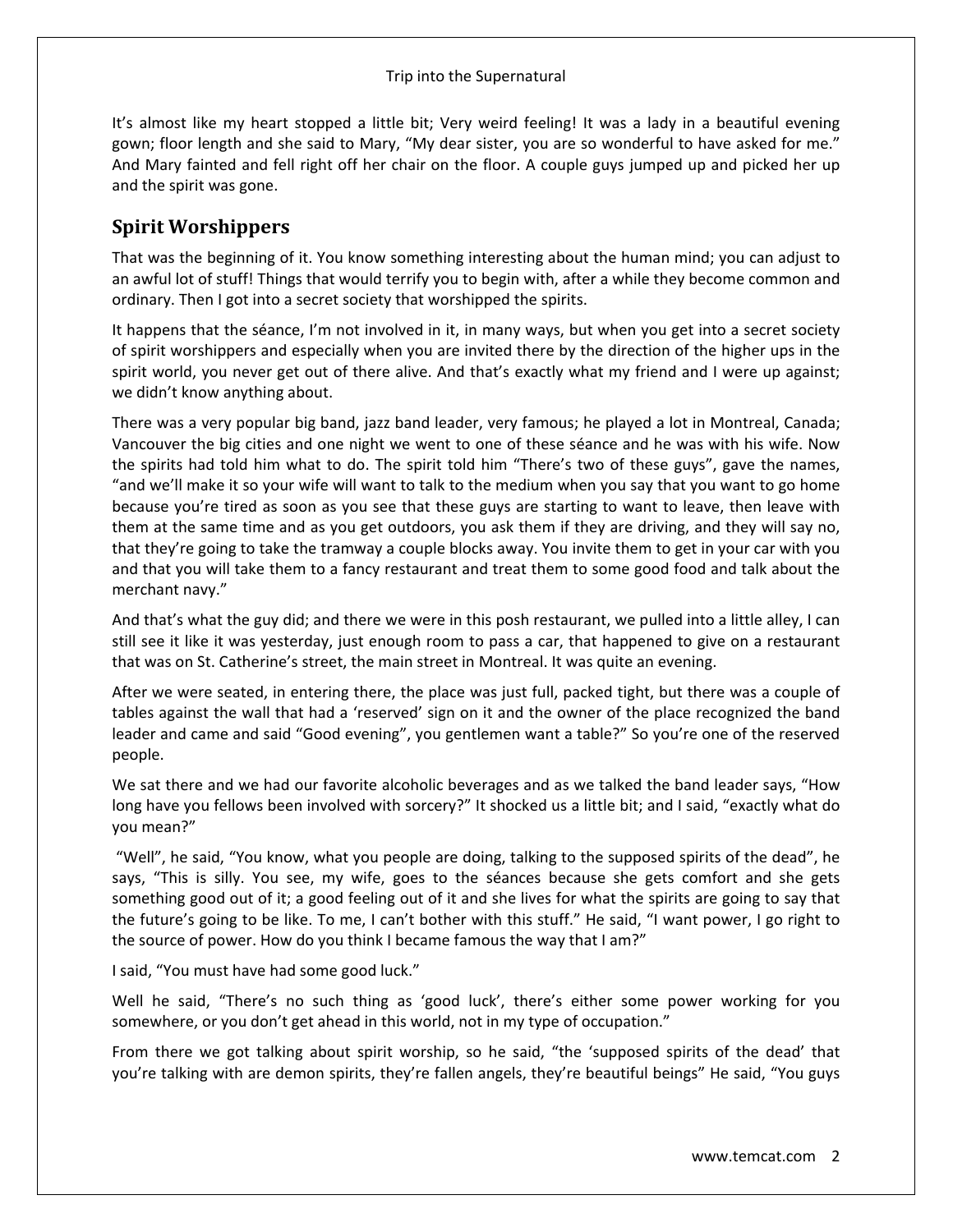got a great future ahead of you, because we've been told, the high priest of our secret society has been told that the master has very special plans for you two." We were interested to hear more about it.

He told us, "We worship spirits, we worship Lucifer and all his angels, and they're just as beautiful as before they were cast out of heaven. There was a misunderstanding in the whole thing heaven, in the galaxies, our master was misunderstood and God did not bear with him like He does with people who make mistakes today. So we're in the warfare, good against evil and we happen to be the evil ones. But we're not that bad." He said, "I look at this business between the forces of good and evil, one person believes in God another believes in Lucifer; it's like politics."

These people are sold to the fact that Christ will not return to this planet with power and great glory; He's going to abdicate all claims to the planet, because the high priest once said, Christ will abdicate all claim to the planet because He knows that it lawfully and rightfully Satan's. At that time he said, Lucifer, he mentioned Lucifer a lot of times, but he mentioned Satan also;" he says, "The Master", they like to talk about the master, "will resurrect his people from their graves."

Now he said, "Listen guys, I'd like to have you meet some of our people. What about next week? Wednesday evening? I'll pick you up at your place and you're invited to one of our services. It's a testimonial to the spirits of how the spirits have blessed your life."

When we left there I said to myself, "This guy's half drunk, I'm not going to hear from him again."

But it was true, Wednesday night came and he was there with his big Lincoln, step in and we went to one of the most beautiful areas of Montreal, the place was a mansion. Mansions are usually very large; we call this a small mansion. It was a most beautiful place.

It was a big surprise for me as I kind of made up my mind they were going to be rough looking characters; but as we entered the place, I was amazed to see that they were all very well dressed, well mannered and that a lot of the people, as we were being introduced to people, were professionals; doctors, attorneys, a lot of business people.

# **Praise to the Spirits**

See what they had, they had a praise session to the gods, which are the spirit counselors which are in charge of legions of spirits. They talk about what the 'lord of their lives' has done for them. They call on particular spirits like the god Nehustan, which you read about in  $2^{nd}$  Kings, the Israelites worshipped the [brazen] serpent that Moses had made; well behind that they were worshipping the serpent, they were actually worshipping this spirit Nehustan and the same spirit, Nehustan.

A medical doctor was telling us how he was making operations that had never been made before because people have to be awake and have no feeling; he was able to carry on surgeries that had not been done before; but the spirits would give that capacity to be able to operate without people feeling any pain. Also, with no problem with the blood, because as he would cut his incisions, everything would be open and there would be no blood running; so he could do work that had not been done before.

A big surprise to me when I went to the place, the priest said, "Let's go down to the worship room of the gods and have a singing session." So we go down there and what do you think they pass around? Church hymnals. Christian church hymnals; and I couldn't believe this and I said, "What's this business"? The priest said "Well now for those of you that are new, let me tell you that this is the most feasible way to please the spirits is to deride Christ and His people, and His church and all that."

So they sing out of Christian hymnals. They change a lot of the words. It's a form of blasphemy.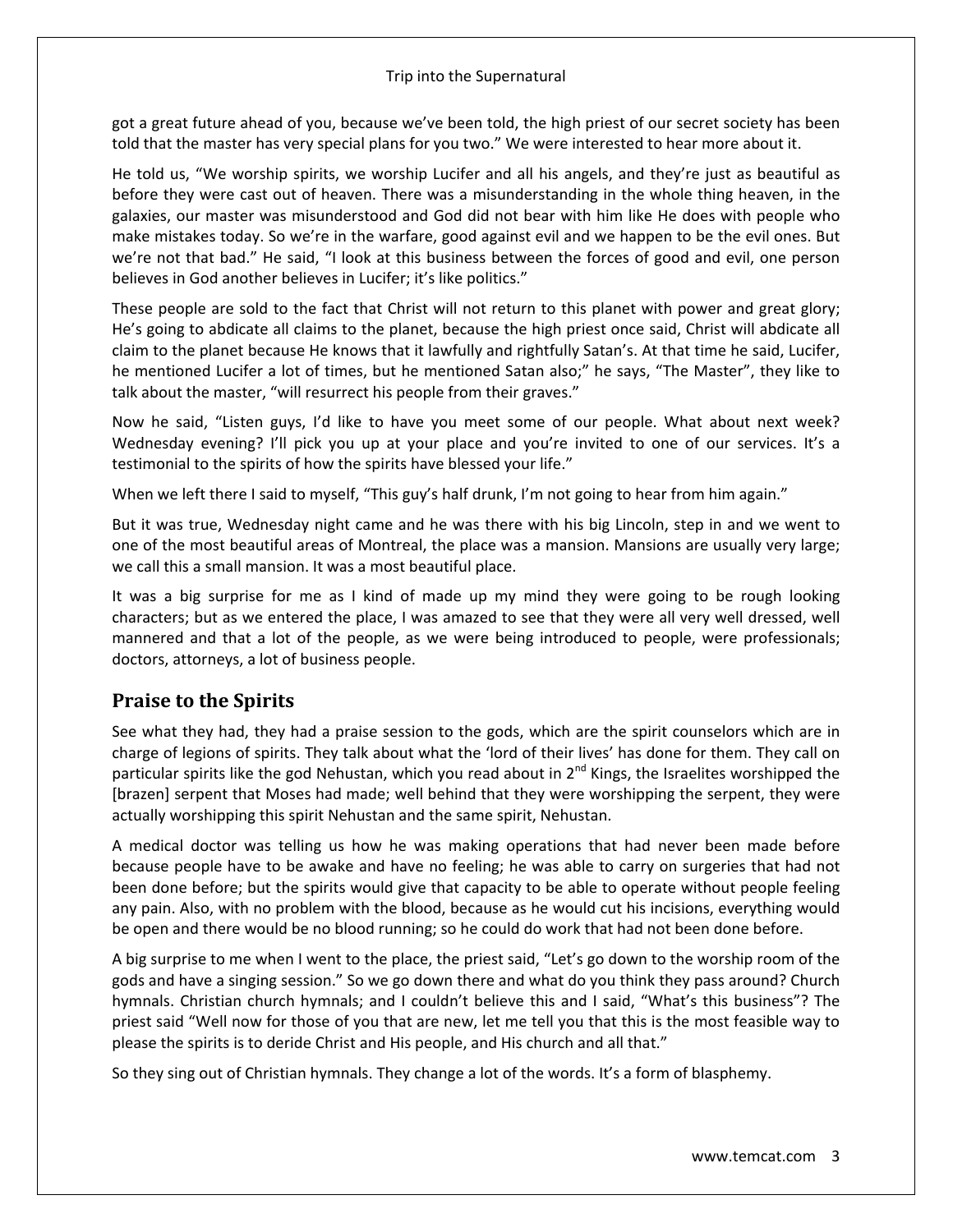So we see today in the Rock music world, you see the singers they have these crosses? The ladies have these earrings with crosses? This is a form of blasphemy, a form of deriding Christ. Spirits cause the people to do that; to find pleasure in wearing this type of emblem, a cross is the emblem of the crucifixion of Christ to the Christians.

### **The Worship Room of the gods**

We were there maybe half a dozen times; and the high priest told us after the meeting was over he wanted to talk to us, my friend and I. So after most people had left he says, "The master of my life has revealed to me that it is time for you people to become acquainted with the worship room of the gods."

Well, we started to move toward a beautiful grand staircase; Beautiful; the banister was huge, it was massive and the wrought iron work that they had done, it was super; the beautiful decorations on the wall; the chandelier on the first landing; you go down about 8 or 10 steps and you had the first landing; was huge and beautiful.

The light arrangement was the nicest I'd ever seen in my life. When we got into this sanctuary area, it wasn't very brightly lit but everything was magnified, the beauty of certain things like a lot of things were gold-plated or gold trimmed. The little altars; where they had the spirits had materialized, they photographed them and then they had paintings made of them and there was maybe about a hundred of those around the place. Underneath was a little altar where you had incense and the things that they would use in their prayer session and devotions to certain spirits. Some of the objects in there the priest said were solid gold. It was a unique experience to see that.

I felt that these people had power and they had a lot of it. I had mixed feelings about it, because to a certain extent things looked so good; it sounded so good to us; but you see, I'd been brought up in a Christian home where my parents had told us—there were eight children in the family and especially the older ones—my Dad said, "Well you know, if you get involved in wrong doing, you're going to have to pay the price. There's always a cost for everything in this world." So this thought came creeping to my mind, just how far do you go with these spirits before you start paying the price?

And yet there was no way out because that's what we were told. The high priest had said that the master had special plans for us in our lives, and that no one ever went into this society unless they were invited by the spirits. So that was made very clear. He also explained to us the danger of going against the will of the spirits. He mentioned about this man and his wife that lived in a fireproof building in Montreal, the place burned right down with them in it. He was one of their members that had decided well he wanted to think things over. He was not going to get initiated at the time when the spirits said they would like him to be initiated to the society.

You see these people in that Montreal society, like the priest mentioned, there's thousands of spirit worshippers in different societies of spirit worshippers in this world; but he said, "We are the elite, we know the real truth about the master and his angels and they are not hideous looking beings they are gorgeous creatures." And from the paintings that they had on the walls of that worship room, they were beautiful beings; especially was a full-length painting of Lucifer above his altar. That was very fascinating; because he looked like a man of great intellect; high forehead and when you looked at the eyes it gave you a depth of perception of somebody that was very knowledgeable and powerful.

At the praise sessions there were a lot of success stories, the master has done this for me and that for me; I remember one lumber dealer he had half a dozen different operations in different parts of Quebec, and everything that he touched seemed to turn to money, and he was telling about it.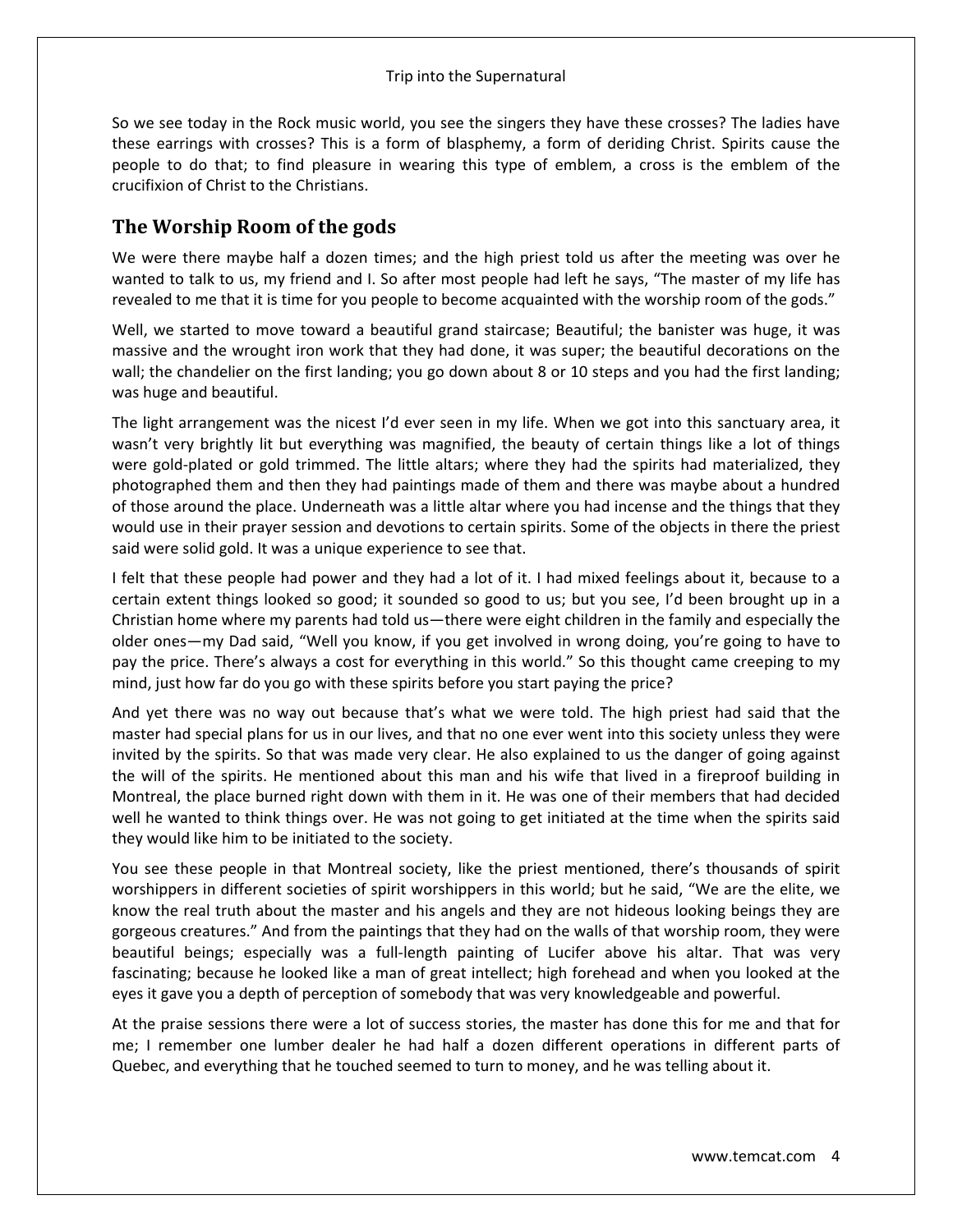Then there was this other person that was a clairvoyant, that would work only for the wealthy, only the super-wealthy. He said, "I have the knowhow, they have the means, let them pay." So he advised them in business transactions; they would come to him and say, "Hey, listen, I'm looking at this deal that I might get, this factory or some business" This person was interested in industrial real estate, and he would talk to the spirit and the spirit was audible to him, he could hear the spirit talk to him; the man did not hear. So the spirit was telling the clairvoyant what, well he called himself an astrologer; the moons and the stars, you know.

This person stood up and said, "I had a nice little experience last week the master carried out." This lady and her husband brought him, this astrologer, a bundle of money. He works only on percentages, he doesn't work for set amounts of money only percentages on what the people make. So he said, "they brought me a substantial amount of money and they were very happy with it and I felt that it was very reasonable but then my guide spirit says, 'ask them when they are going to give you the other 1700 dollars that is really yours?'" And he says to these folks, "I would like to know now before we leave here, when will you have the 1700 dollars to give me that makes up my rightful part of the deal?" The wife fainted, and the husband says, "We'll have the money for you in 24 hours". So that was this type of praise session.

# **The Spirits Work**

It wasn't too long that the priest mentioned to us that the time had arrived for us to start trusting the spirits and give the spirits a chance to work for us. And there was a number of gifts that you could choose from, and I used to play the horses, not knowledgeable at all, I used to go to those bookies. I said, "Hey, I'd like for the spirit to instruct me on the numbers and the name of the horses that's going to win at Belmont or some other racetracks like that; Make myself a little money."

The priest said, "It will be given you." and sure enough one night, whether I fell into a trance or dreamed the thing, I don't exactly know what happened but I saw three races that were really going to pay big. And these horses were dummies, they were not really good horses; one horse paid twenty-one to one because he was that poor, right? I saw the board at the bookie and the number and I went there and they said it was going to be on Saturday; it was like on Wednesday, and few days later it was Saturday; I went there and sure enough there they were on the boards. I went to the wicket and handed some money in, and got myself a winner. Now I said, I am crazy; I ought to put more money on there so I put twenty dollars onto the next horse and that paid 21-1. I left there with maybe four-five hundred dollars in my hands. In this case I went directly down to the finest men's shop on St. Catherine's street and bought myself a \$200 Suit. People then were working for \$18 a week and the good earners maybe \$75 a week.

Then I went to other bookies and one day I am told by the man at the cage, where you do your bet, he says "My boss would like to talk to you; go right through that door over there." I knocked, the guy says, "Come on in." The guy's sitting behind a big desk smoking a big cigar; so he says, "You're Roger." I say, "Yes." He got up a walked around me, he said, "You don't look that smart." I said, "What sir?"

"You don't look that smart that you could pick horses that are winners when they're supposed to be losers. Where do you get your help?"

"What do you mean help? I'm not getting any help. I just happen to…"

"Awe no, we've been watching you here for a number of weeks; and you always leave here with some of our good money. Now, I'll tell you buddy, if you want a list of all the bookies in Montreal, I'll give you a list of them; but I want you out of here, and don't show up again because somebody's going to put a …you know what I mean."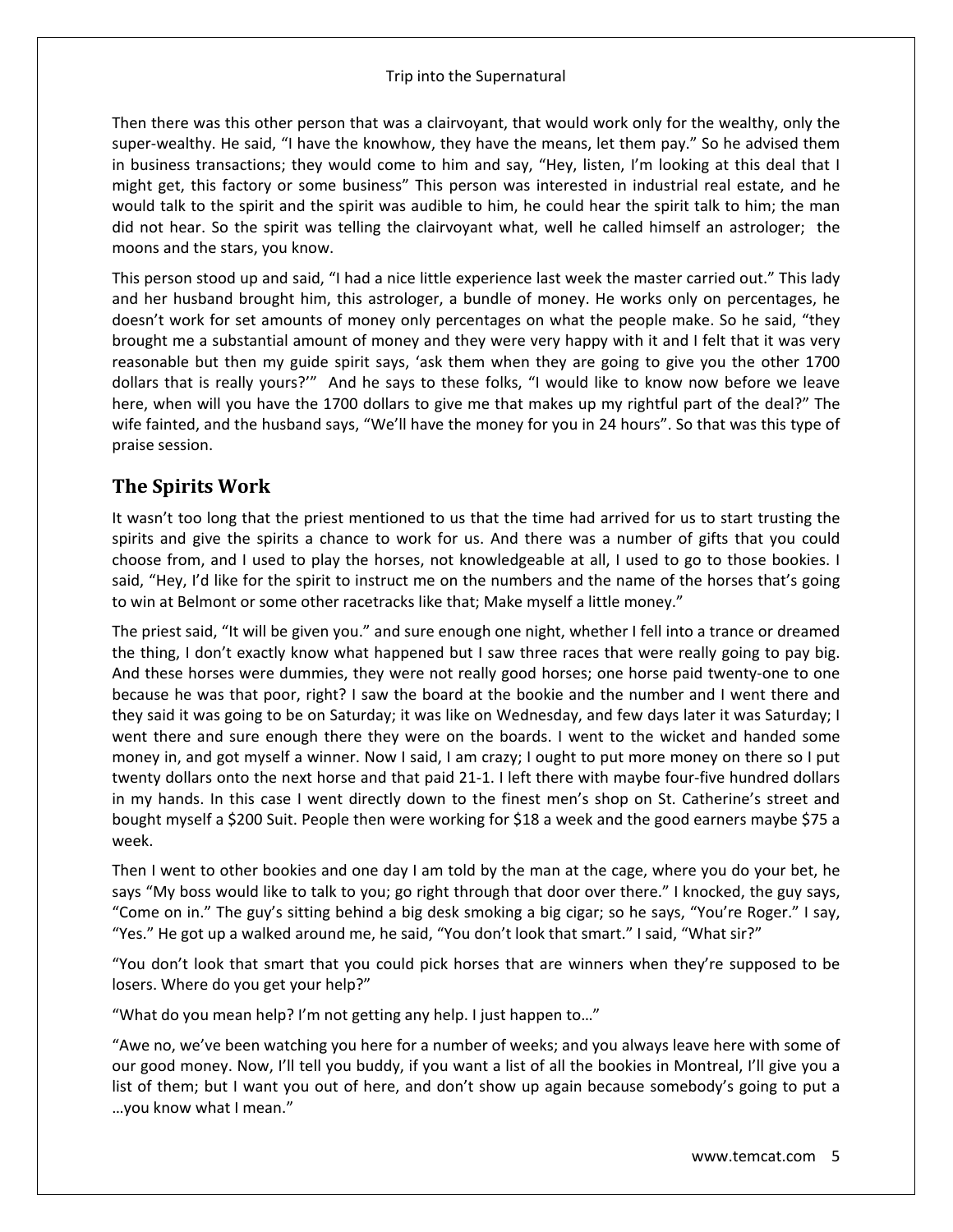"So I said, "Ok sir, I won't be back again." It's a tough business to be in, gambling.

## **Part 2-- THE GREAT CONTROVERSY**

The high priest told us that there is a 'Great Controversy' going on between the forces of good and evil; between Christ and Satan; and these people always praised the great master, Satan, as the superintelligent being that he is, beautiful to behold, and if he ever appears to you, you won't be able to look upon him because he'd be too bright, he'd just ruin your vision.

The high priest sad he was in Chicago and a spirit appeared to him and said, "Morneau and his buddy, George has invited them to the service and the fellow that is in charge while you're away? He's going to wreck all the work that the spirits have done for the last few years to get these people into the society." So the high priest which was in Chicago picks up the phone and calls; and the spirit appeared to him, and he said the angel was so bright that he could not look upon him. He said after he picked up the phone to dial, he couldn't dial the phone because of the fact that his vision was so terribly blurred by the light, the beautiful light of the bright being and he dialed 0 and the operator came on and she had to dial for him.

They talk about many, many things in regards to who's going to win this conflict. They say, "The 'Bible people' (talking about the Christians) they read in the Bible that we're all going to land in the 'lake of fire' and this and that, that's Baloney!" he says, "The conflict is going to end peacefully. Christ is going to realize that He might as well abdicate the rights to this planet, take His few people along with Him to His planet in the center of the galaxies and we will be left with a master who will resurrect all his people that will be as numerous as the sand of the sea, and the master will rule forever and ever and ever a happy people." And he named some of the people that are going to be there but I won't mention any names, they're known to history. So that was quite impressive.

They were telling the truth, they really had things down straight but still I was not satisfied with the answers. There was something, and I understand now that it was the Spirit of God, saying, "Hold back fellow! Hold back." And the priest had talked about us thinking seriously of being initiated into the cult. There's no turning back; It's not a matter of whether you're going to be initiated or not, it's when.

So the priest said, "Look, I'm not going to pressure you into anything, OK? But I want to show you what the spirits can do for a devoted servant." We went downstairs, not through the staircase that I talked about in the worship room of the gods but at the other end of the building, and went downstairs and a number of times I had gone there to the men's room and I heard typewriters clicking like the dickens, I thought that they must have a lot of people typing in there in that room. That evening he knocked and the man says come on in, and there was all those typewriters moving along by themselves; typing at the speed that I'd never seen before. And not only that, the high priests says, "I want to show you something clever, follow me." So we went around the table, there was like two long tables, and they had about ten typewriters, and he said, "Notice now that the typewriter types to the right and then doesn't go back, it types back to the left. Isn't that something?" I had never heard of things like this before, he said, "The spirits are doing the work."

He introduced us to the man, and the man is a lawyer, and he said, "How much money did you make last year?"

"Oh, he says, it's in the six figures." All this guy did was put paper in there and different briefs for court cases came out, typed by the demon spirits. He had this service to the legal profession and would sell these briefs to lawyers in United States and Canada.

Now they have a super beautiful resort which is in the Lauretian mountains north of Montreal, North of St Agate, a famous name there in Montreal; Montrealers all go north there and have summer homes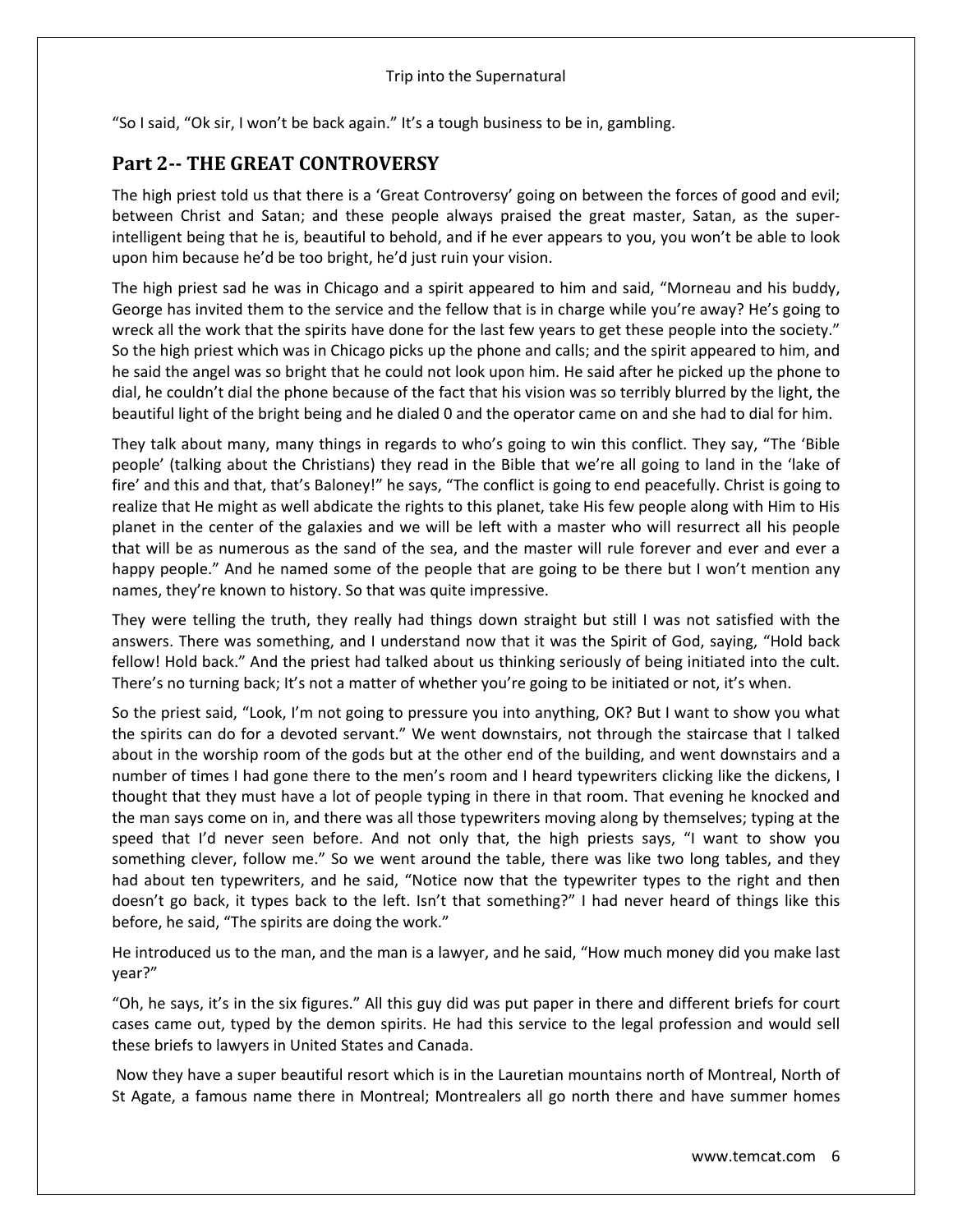and that, so they had a big resort up there for their people, it was a closed society, and they had on October 31, Halloween, they had what they call live animal sacrifices. I don't know what it is, we could never find out. By the time that the Lord pulled me out of there I had not yet found out what it was. So you have this intrigue involved in there.

Three very unique services that I attended there that stayed in my mind forever, one was entitled Christian Idolatry, another one was entitled the super deception of a 'Glorious New Age' which I say applies to the 'New Age' today and this was 1946 we're talking! And the other one was Satan's great general counsel of the 1700s. I must say the things that I heard there was an eye-opener.

### **'Great General Counsel'**

First we'll look at the 'Great General Counsel': "At the beginning of the 1700s", said the high priest, "Satan and all his spirit counselors held a Great General Counsel with one purpose in mind, it was to prepare for the great industrial age which was soon to break upon the world, and Lucifer also foresaw another age that was to follow that where tremendous scientific discoveries would be made by people and we would enter into a unique age that would change the way that everybody lives.

It would also serve to usher in the end times and the close of the 'Great Controversy' between the forces of good and evil." The priest said that Lucifer had been studying the Bible and he found in Daniel 12:4 where we are told about the time of the end, 'Many shall run to and fro and knowledge shall be increased.' He understood it to be that we're getting to that point, and he had with all the spirit counselors, to change their modes of operation in order to ensnare people and devise a way whereby people would disqualify themselves from being members of Christ's kingdom.

By the time the counsel came to a close they had three major policies that were going to be followed:  $1<sup>st</sup>$ , they were to see to it that humans would be made to believe that Satan and his angels do not really exist. You see, up to that time you could walk down the street of Paris and you'd have signs that would say that you have a soothsayer or a fortune teller of some type and if you want to put a curse on someone you could go and see this other old lady over there, you know, the old witches, that's the way it goes but now it had to change.

Lucifer said that we have to make sure that people, humans, get to believe that Satan and his angels do not really exist. (Note: a recent survey shows that over 75% of people today do not believe in a real, tangible devil!)

The next thing in the three part policy that they had adopted there, the second one was to find a way to be able to get total control of people's minds and that would be done by taking hypnotism out of the realm of the occult and introduce it as a new science for the benefit of mankind. They felt that by taking hypnotism out of the realm of the occult and introducing it as a new science for the benefit of mankind, they could then use people of great renown, educators, people of capacity that would do great things such as supposedly regress people in time to former lives that they had and of course, after the session is over the person would not know a thing about ancient history and the person she or he has talked about performing certain deeds, we'll say three-four thousand years ago; but this was their strategy.

Now what this would do for the thing is this, that it would create in the minds of the general public, solidly set now in the general public, an unwavering trust in that great deception. In other words, people would believe it, this person was hypnotized was regressed in time to former lives and did this and did that and no deception, maybe Alexander the Great we'll say, and some of his generals and the person after the session is over comes out of hypnotism and he or she doesn't know what they're talking about.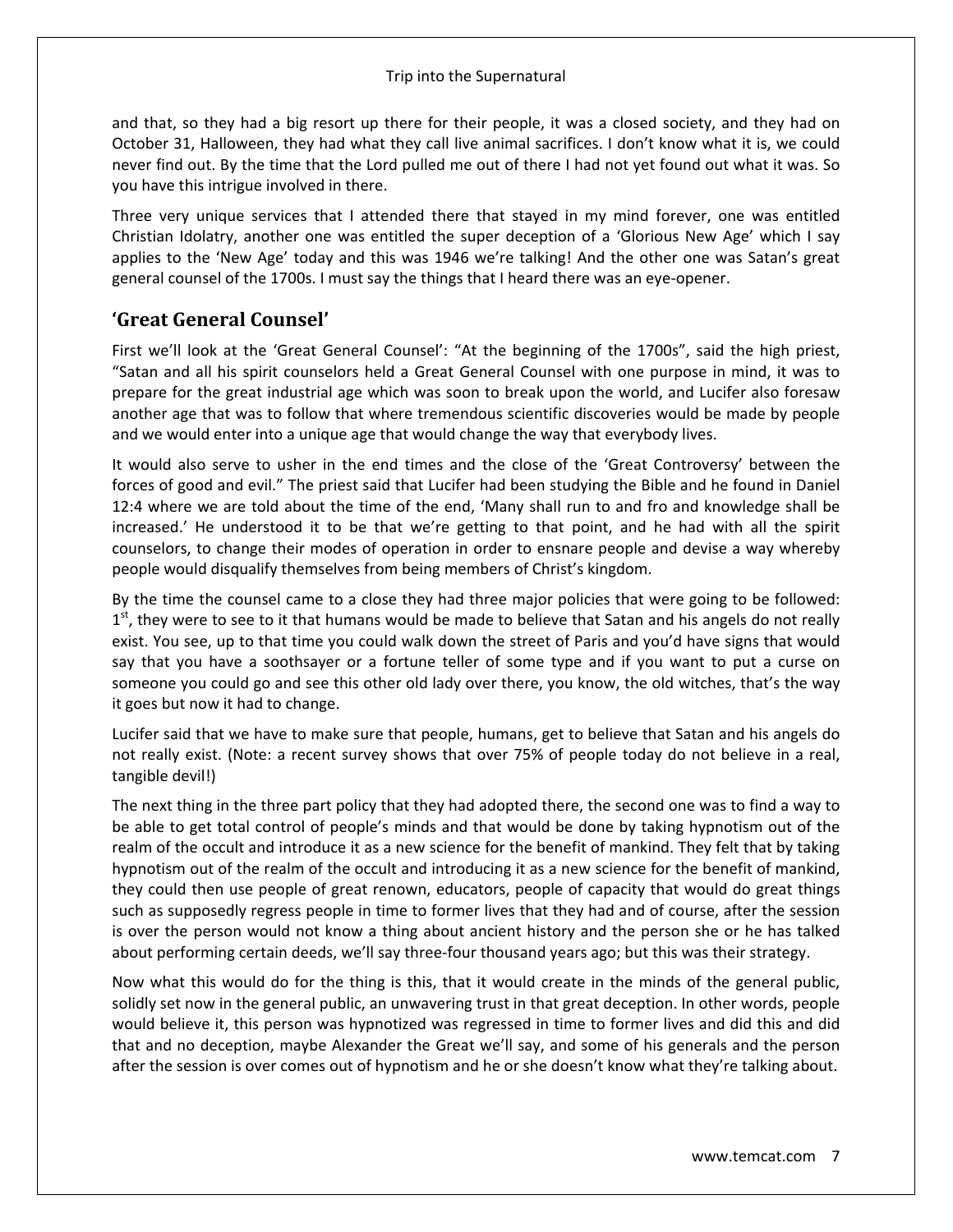### **HYPNOTISM**

So now this would be a way of de-Christianizing the western world through the avenue of mysticism. Now the time came when Lucifer decided that he had to choose a person to initiate this thing. Franz Mesmer, which was an Austrian physician, was chosen because he was most capable. Mesmer originated a theory called 'animal magnetism', later on named 'Mesmerism'. Mesmer was led by the spirits to believe, this is what the priest said, was led by the spirits to believe that certain persons have a magnetic influence within themselves, so to speak, that would cause them to have great power over other persons even to the point of placing them into a trance. And at that time, that was readily accepted by people in general, the time that Mesmer lived. So people realized, they said that some people have the capacity to put you into a trance this way.

Now, by the time that he died in 1815, a lot of the physicians in Europe were using hypnotism as a means of anesthesia. Hypnotism is Mesmerism that has been developed to a higher degree of refinement. The priest went on saying that the plan of Satan to deceive the human family this way, he says, is the most intriguing thing to his mind and he went on saying how it was going to be brought about.

### **EVOLUTION**

He said that a fellow by the name of Darwin, and another fellow by the name of Thomas Henry Huxley, would be used by the spirits because in their childhood, they had been hypnotized by medical doctors and they figured that they would be real good subjects to lead the people into this belief that they had that Satan wanted to bring into people's lives.

The third point in the plan of Lucifer and his spirit counselors was to destroy the Bible, without burning it. It was very interesting because after the great general counsel, it was decided that Satan would tutor Charles Darwin personally. In setting up the principles of his theories of evolution, he was tutored by Lucifer himself, fallen Lucifer. And at that time it was understood, Satan and his spirit counselors understood that if a person was led to believe in the theory of evolution, it would in his life destroy completely the creation week of the Bible, the fall of man and the plan of redemption; it would do away with it.

Now he made a unique statement, he said that according to the spirits, anyone that teaches the theory of evolution is considered to be a minister of a great religious system; you see they call it a religious system; the theory of evolution; Because it is a system of schooling people and getting them to disqualify themselves from being members of Christ's kingdom. And he said that every teacher of that theory is recognized by the spirits as a person of great value and receives a very special unction from Satan himself giving great power to induce spiritual blindness, to convince and convert. Three capacities are given to those teachers of the theory. Then, that's not all; the priest says that Satan considers the teachers of the theory of evolution to be so valuable to him that in the sight of all the inhabitants of the galaxies, he assigns a retinue of bright, beautiful angels to follow that educator all the remainder of his life. And that in the sight of the inhabitants of the galaxies is the greatest honor that he can bestow upon his workers among mankind, until the controversy is finished. That was quite enlightening.

The high priest believed this one hundred percent, no question about it. He says that deception is like politics, you believe in one candidate, the other person believes in the other candidate and they're fighting to get the position, it's just a matter of who's going to be the smartest and with Lucifer the fallen cherubim, he's very smart, he's going to win and Christ will advocate the rights to the planet; he's going to resurrect his people, and establish his kingdom that'll last forever and ever. God won't destroy him because it would be against the Creator's nature, to destroy Lucifer in the fire, and besides that, he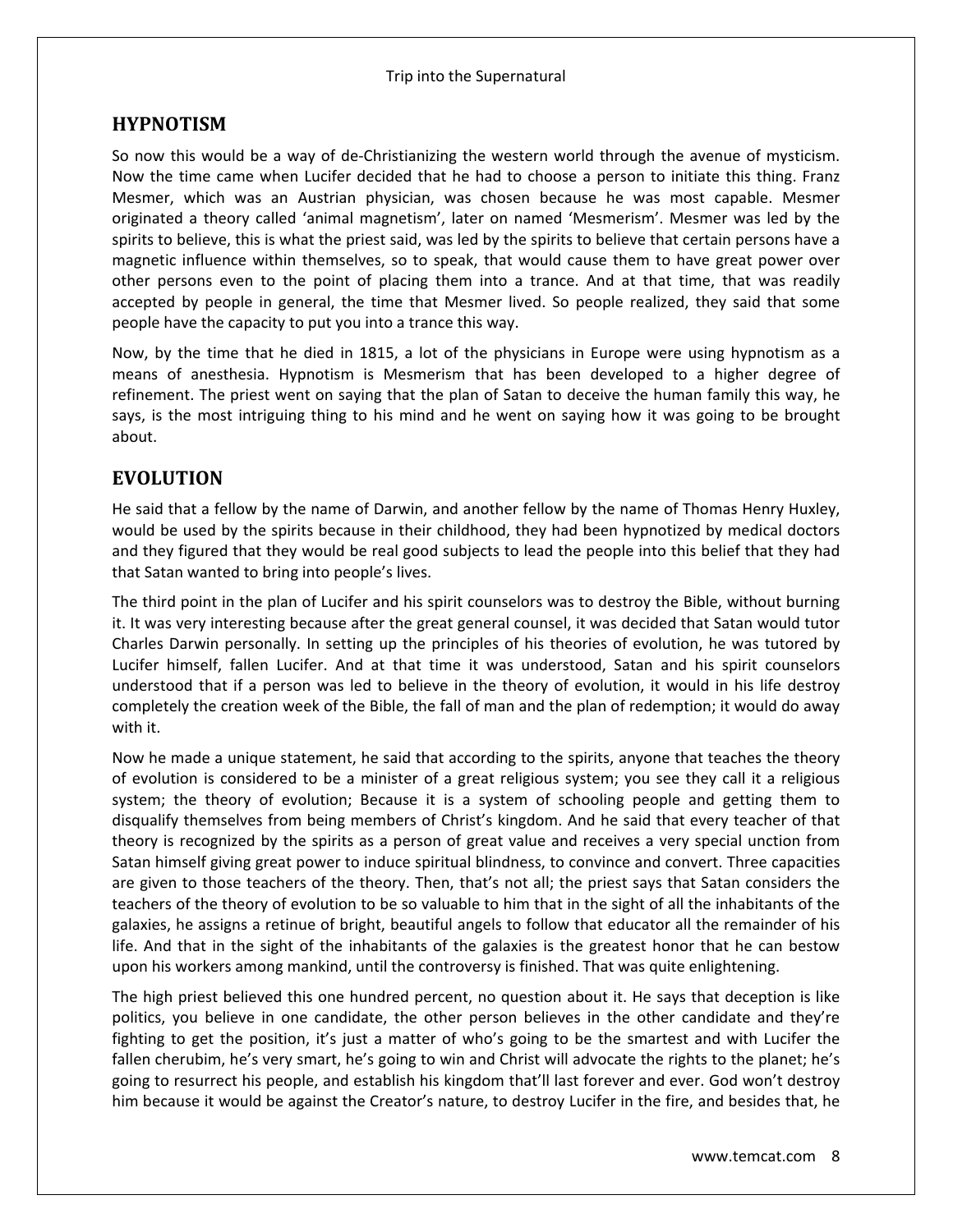said that spirits now, demon spirits, have the capacity now to outlive fire, he said if you don't believe it go to India or some of those countries where they have fire walkers. It's done by the power of demon spirits; the people are energized by the spirits so they can walk on those hot coals without burning themselves. He said, if they want to use fire, they can use it; it's not going to burn anybody. So that's the way they believe.

This high priest figured he was going to be one of the higher ups in that great kingdom. I was about twenty years old at this time and I had a sort of awe in the fact of being chosen to join this group but then I got thinking, when am I going to have to pay the price, the cost? My parents had brought me up like this. If you get involved with evil, you're going to reap what you sow; so you want to be upright in life and if you associate with evildoers they'll probably land you in jail or somewhere else that you wouldn't want to be. So there's always a price to be paid.

### **CHRISTIAN IDOLATRY**

Now one of the things that really amazed me and shocked me and made me sick at heart is when the priest talked about Christian Idolatry. He said that Christian idolatry is the most grandiose or great deception that has ever been brought upon the human family, upon mankind. And he boasted, that demon spirits are continually defiling Christian churches through the avenue of necromancy, by using a form of spirit worship that involves hundreds of millions of Christians into idolatry without their being aware of it.

Necromancy is the belief that one can conjure the spirits of the dead so you can speak with someone who has died. Now, the priest says that the super deception is brought about in only one way, through the deceptive belief that man has an immortal soul that lives on after death. And he said that constitutes idolatry through necromancy. So he says there are hundreds and millions of Christians that are practicing idolatry while they think they are glorifying God.

Contrary to popular belief, necromancy does not consist of conjuring the spirits of the dead, the reason being that man is totally mortal, and does not possess an immortal soul, so who are they talking to? He says, the friendly demon spirits have always found over the centuries, great delight in impersonating apparitions, departed love ones and persons of great renown.

There are three main divisions of demon spirits and then there are divisions within those divisions. You have the friendly demon spirits; that seem to have the finesse and the refinement and they're not upset about what happened when they were thrown out of heaven, from what I gather. Then you have warriors; they like to bring misery and destruction in the lives of people. Then you have the oppressors; and the oppressors are the real wicked spirits that hate God, the Creator, with all of their might.

So he went on explaining, necromancy is in reality a belief, a religious belief. People believe that the dead have entered into a higher plane of existence then they had when they were alive; also that they are in a position and have the capacity to help the living here on earth. Then, he said, this is where things get really interesting. He said, according to the great master, a person does not have to supposedly call upon the spirits of the dead to receive help, to be involved in necromancy. All he has to do is to believe in life after death, because, he said, necromancy is the belief that man has an immortal soul. So anybody that believes that man has an immortal soul is involved in necromancy. It's that simple, that's the way he explained it.

So by people believing that they are either talking to the saints, the spirits of the dead, the dead saints; or a dead relative; or a dead person of some type; you take for instance, Loretta Lynn, she says on national television, and I have the date that I heard it myself. She said that she was made successful in her singing career by a dear friend of hers, that was the same age as she, and died when she was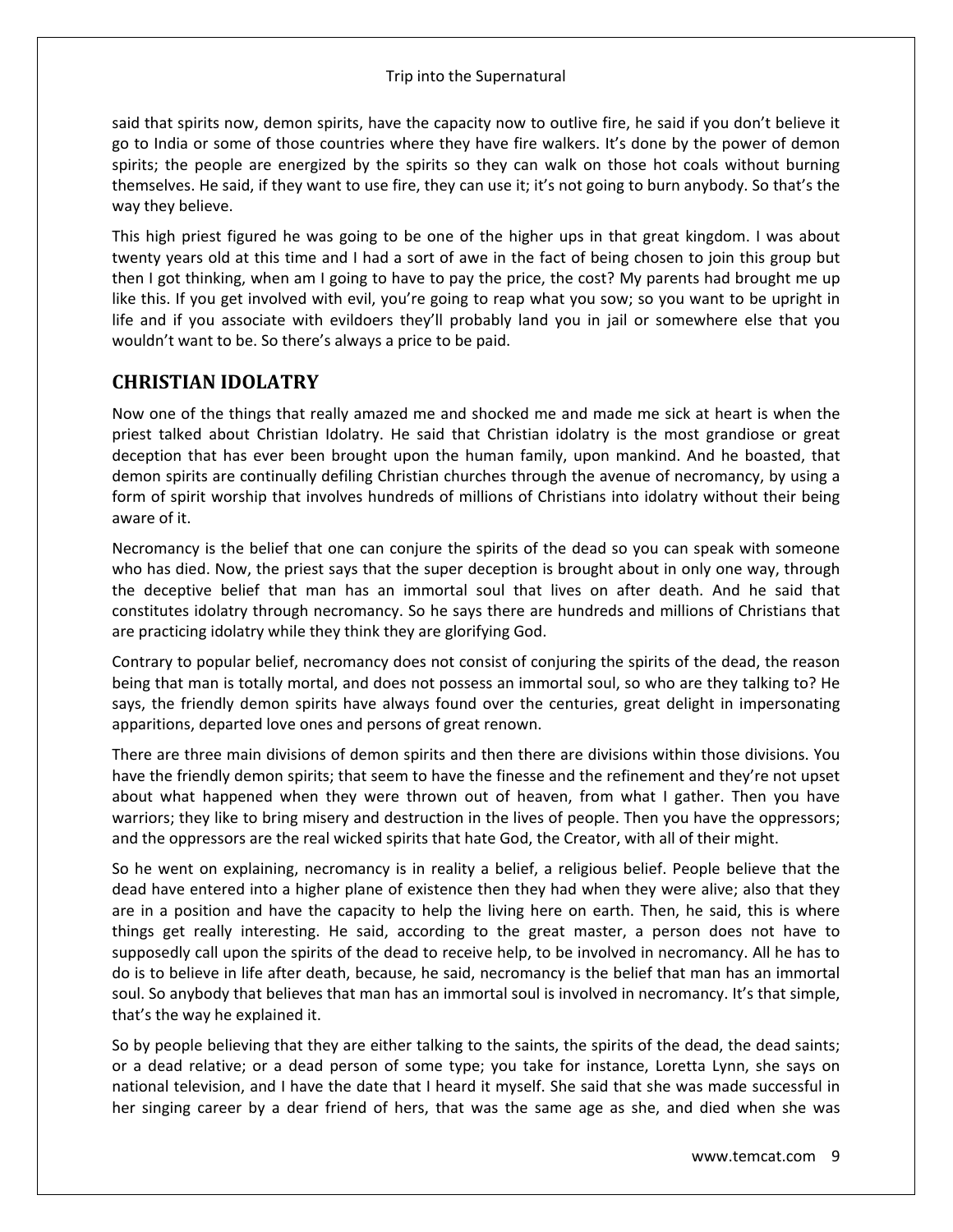eighteen years of age. And Loretta was trying to get into the singing world but she said, "I had no success at all; until one night I was sitting in bed reading a book and who walks right through the wall but my friend, the spirit of my friend! And she said, 'Loretta, I'm going to make you a very famous person in singing country music; and I will be with you all the time; trust me!'" And she had a big concert once and she was coming down with this bad cold, and she thought that her voice was going to give. She talked to her spirit and felt that she was going to be helped. And she got out on the stage and she started to sing and right in the middle of where she really needed the power; no power at all! And her spirit-friend tapped her on the shoulder and started to sing for her. She said, "Her voice went through me, the power!" This was, I believe 1976, this took place.

Now the priest explained that when people believe in this business; they are actually opening themselves to be completely deceived by demon spirits, because it gives the demon spirits an opportunity to impersonate the dead and for people to believe their lies. And the priest says that first of all it brings the great master the respect and the reverence that is due to his great name; and it makes all the other spirits exceedingly happy because they are the ones that have worked to lead people to believe in life after death and they rejoice.

Friendly spirits are the ones that specialize in impersonating the dead. I saw this done many times but one time in particular fascinated me; it was unique in one way. The priest told us that there was a French historian, who was affiliated in the University of Montreal, which is the French university; the English University is McGill. This man was from Paris, and he wanted to have some details in regards to Napoleon Bonaparte and one of his generals. By the way, there are also in other parts of the world elite spirit worshippers like the group that we had in Montreal. He said, when my friend and I went in, that you guys are fortunate, you are right in time to see something very interesting. My friend there is having his devotions in the worship room of the gods and he will use a trance-medium to converse with certain demon spirits which will inform him in regards to ancient history, about Napoleon.

And sure enough, we went down there and somebody came up and said he's ready for the session and he said he would need three people. He would need three people but he wanted five people to volunteer to be the channel for the spirits. So three of them were chosen there and the others went back and sat down. The man shook his head a little bit; his eyes went glazed and he stayed like that for a half hour and the spirits spoke through him.

He said, "I'm a spirit counselor; what would you like to know?" The voice changed and everything. The historian had a clipboard and started asking him questions about detailed information about Napoleon Bonaparte and one of his generals. There was a certain question that was asked, and the spirit counselor said, "I will have lord Reamy and lord Alphonse duplicate the dialogue that had taken place." Two other men then fulfilled what he was looking for.

But the one thing that was interesting was the mayor of Montreal, Camilean Houde , during the world war II at the beginning of the war, he was very controversial in regards to the war effort. He would tell the French speaking boys not to go into the armed service, you see, because you have to go and shed your blood for the British and we're their servants so to speak and all that and didn't want them to go into war. They put him in prison; he was jailed for the length of the war. Now this man said, "I would like to have you tell me, " he said to the spirit, " to give me part of the speech that was given by Camilean Houde on the steps of the Montreal City Hall"; on a certain date. "There are different versions of what has taken place and you, lord, would know the exact one." This Mayor was still alive.

The spirit counselor said, "I'm sorry, I can't help you, all of my activities and my people have taken place in Europe. However, after our departure, other spirits will come and help you." And sure enough, the guy vibrates a little bit, and then he was back. "How long?" he asked, Twenty minutes he was a channel.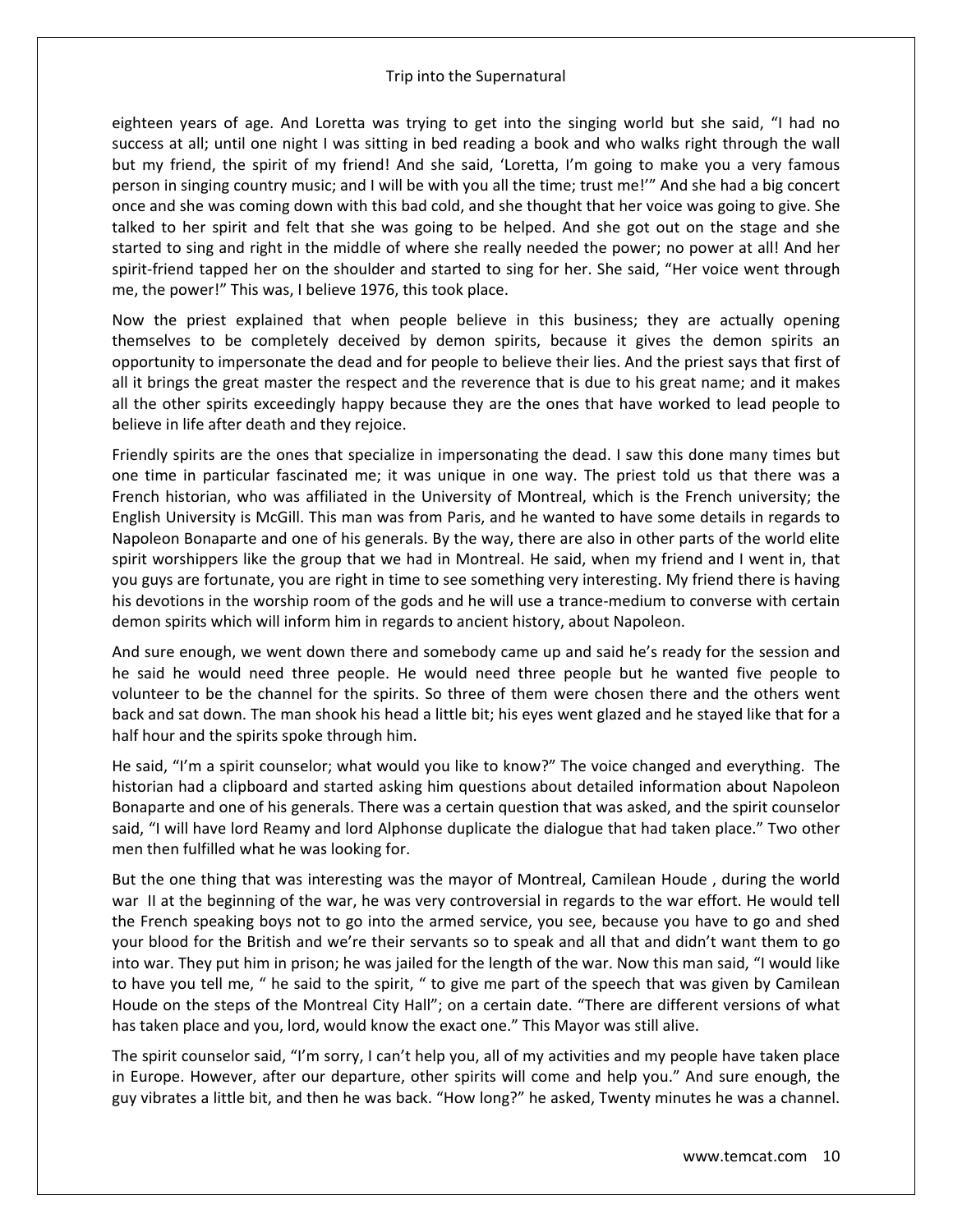So then again a spirit entered into him, and this spirit said that he was a spirit counselor that could give him the information that he was looking for.

Again it was given verbally and it was the voice of Camilean Houde. I was a youngster in those days and just about ready to go into the army and Camilean , we used to listen to the radio, and all the speeches of Camilean was on the radio all the time. In those days they had no tape recorders such as we have now. So Camilean would have to go the Canadian Broadcasting studio where they made a record, a phonograph record and then they played it over and over. So I knew his voice real good. I said to George that was sitting there, "Isn't it amazing?" He said, "If you think that's amazing, wait until the spirits impersonate one of the departed people that you know personally, like an uncle or a brother or sister or something like that. That is unique!" But that is the way it was; they are able to reproduce a voice just to perfection.

The spirits are exceedingly proud of this; and this also was right up my alley, the priest said that as the times on this planet gets more and more difficult and calamities of all kinds are striking the planet more and more frequently, demon spirits are going to impress people with the importance of Sunday sacredness.

### **Part 3 -NEW AGE**

The idea of "New Age" was a big thing that was coming up, one of the major deceptions of the last days; and the priest talked to us for quite a while, and then he said, "could I have a bit more of your time, I want to tell you something really fascinating; the masters Grand Plan for harvesting the multitudes of the earth into his cause, just before the close of the Great Controversy between the forces of good and evil."

So after we had expressed our interest to know more about the activities of the spirits, he continued, "It's going to be done in an unique manner, this grand plan, people are going to eat this stuff! Demon spirits will declare themselves to be inhabitants of far distant planets of the galaxies; that are coming to warn the inhabitants of planet earth of the impending destruction of the planet, unless something seriously proper is done to avoid it."

Then he went on, "They will claim to have out of body experiences, that is some persons are supposed to be able to go into different places and come back and write all about it. They believe their immortal soul can do this. So, due to the fact that the millions of the earth believe in people having an immortal soul, this is readily accepted, when the spirits will through a trance-medium converse with influential people. A trance-medium is known today as a channeler.

Shirley McLean's experience in getting involved with spiritism and with the supposed inhabitants of far distant planets and galaxies? I taped the whole thing, it was three hours, and I was hearing the fulfillment of what this priest had said 45 years ago!

So, he went on explaining about the fact that the spirits will show themselves willing to give valuable guidance that will not only help people avoid the destruction of the planet, but it will cause it to enter into a higher state of existence. For instance, he said the spirits will promise that if their recommendations are followed carefully they will usher in a glorious new age of peace and prosperity and there'll be no more wars; there'll be no more famines; there'll be no more people getting unhappy with one another; neighbor will love neighbor; and social unrest will not take place no more; there'll be perfect happiness for a thousand years; that's what the spirits are going to promise.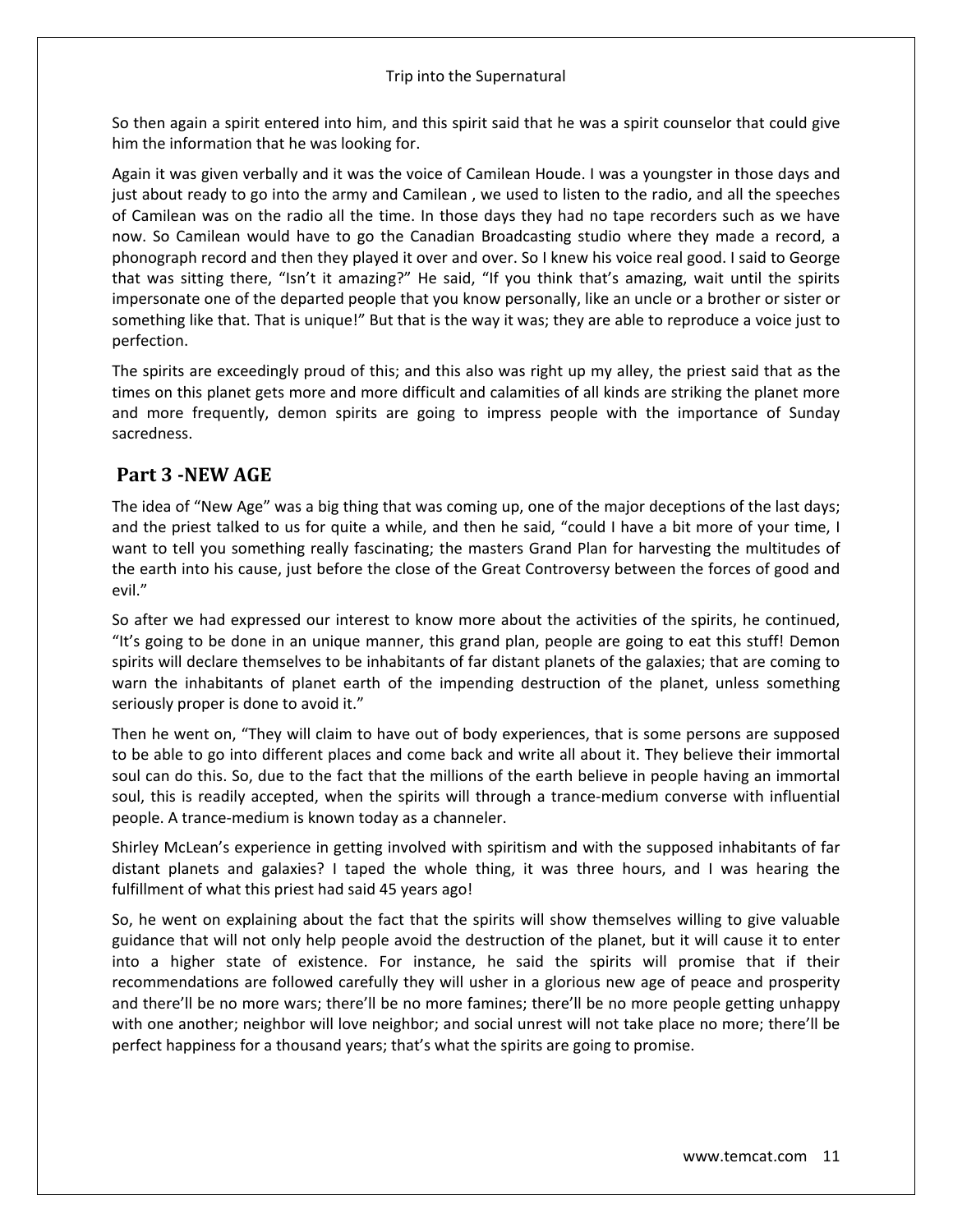Now we find a lot of preachers preaching the glorious New Age of victory; victory over war; victory over social unrest, victory over famines; and victory over all kinds of things. It would be a glorious New Age, the priest said. This is exactly what the movement is all about today.

### **Sunday Sacredness**

He went on and said, that as life on this planet becomes more and more difficult, and calamities will strike the planet more and more frequently; the spirits at that time are going to put all their effort to impress religious leaders to bring before the masses of the earth, the sacredness of Sunday; they will teach Sunday sacredness. With the religious leaders looking forward to a thousand years of peace on earth, they will put all their effort into it.

Some people asked, "What's going to happen to people who don't believe in the spirits recommendations?" The priest said, "That will be no problem at all; laws will be passed by governments that will force people to go along with it regardless of whether they believe in it or not. And the law enforcement officers will explain to people, make it clear, that such a law is necessary to assure the well being of all people. The laws will be passed with no effort at all.

He went on to explain the fact that the 'Venerable Day of the Sun' which in ages past was such an irritant to the Creator, these nations in the past were all involved in sun worship. And in those centuries the Creator found that teaching of the worship of the sun, a terrible irritant. And he said, "It is going again to take place. But not in worshipping the sun; in remembering Sunday to keep it holy!" He made a statement I'll never forget; he said, "By the observance of the day on which the master, Satan, has placed the unction of his authority and power, he receives homage, regardless of who people think they are worshipping."

### **Seventh-day Adventists**

So can you understand now why I had twenty-eight Bible studies in one week and started to go to church on Sabbath? And I never missed since, until I became too sick to attend.

The priest mentioned the fact that Satan has chosen Sunday as his day; the Creator has chosen the Seventh day of the week, Lucifer has chosen to call his day the first day of the week, Sunday. And regardless of what people claim to worship; worship God, the Creator, by observing that particular day, they are bringing homage and respect to Satan.

At that time I had never heard of a Seventh-day Adventist in my life; the priest didn't talk about Seventh-day Adventists, he talked strictly about Adventists. The priest was telling us that necromancy, as I mentioned earlier is the belief that the dead have entered into a higher state of existence etcetera; he says, for centuries friendly demon spirits have worked diligently to establish and uphold in the religious convictions of all people the belief that man has an immortal soul. Then he boasted about the fact that the master was so smart in that he had deceived the whole world even in this age of great scientific knowledge and understanding.

Then one person put his hand up and the priest says, "Yes, do you want to say something?" He said, "What about the Adventists? You can't count them deceived regarding the state of the dead. And I got a question, How come they can't be brought under the Great deception?"

The priest said, "You're right; I apologize, here I made a mistake. When I said all the millions of the people living on the face of this planet, everybody was honoring the great master; I forgot the Adventists. They are so few in number when you think of all the billions, I didn't even think to mention them, so I'm sorry." Then he says, "secondly, the reason why they can't be brought under the great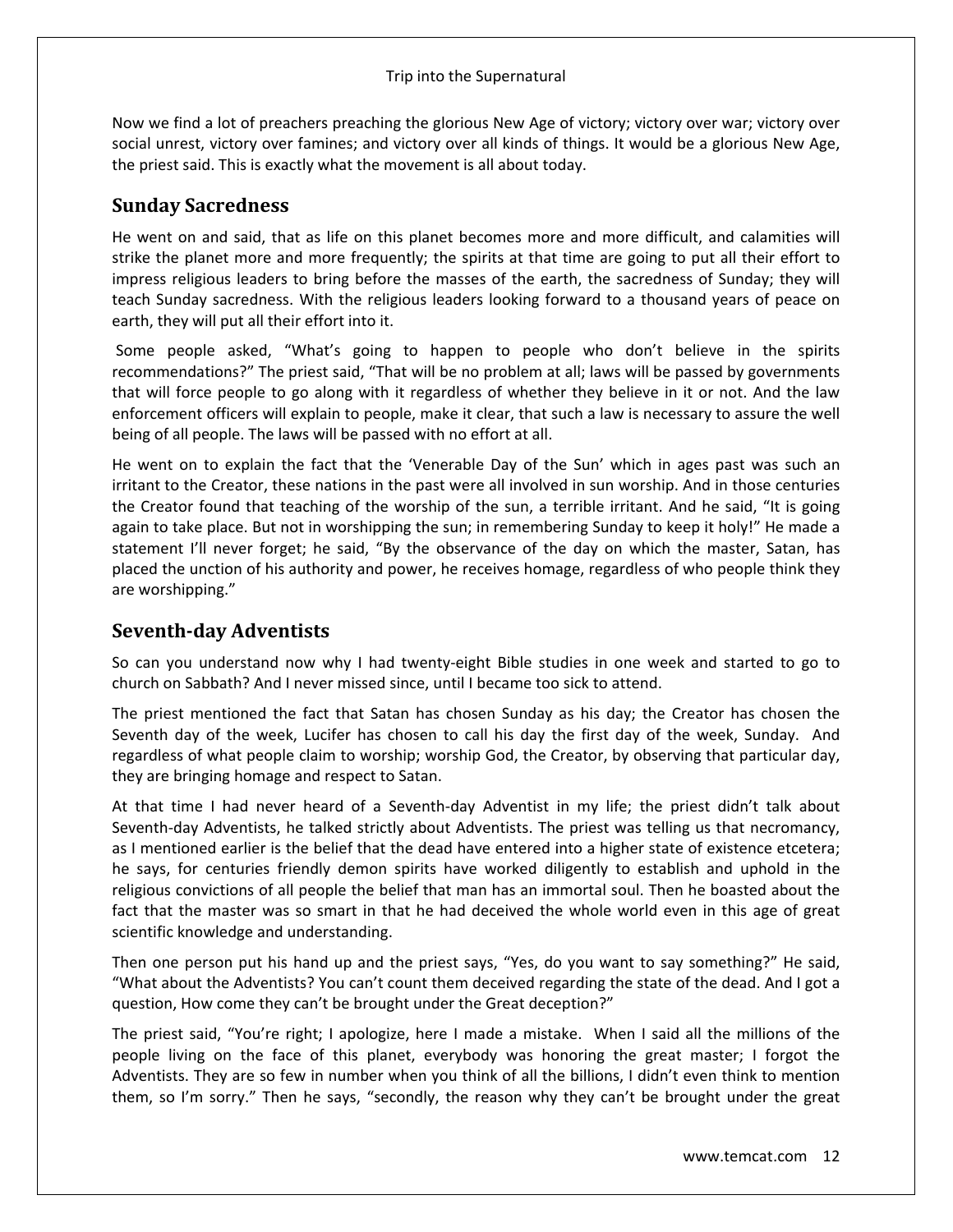deception? Let me explain about it. Now, my next statement is going to upset some of you, but what I am telling you is the honest truth; it is factual; it is reality. The fact that Adventists observe the Biblical Sabbath of creation and reverence the Creator that day, it makes it impossible for the spirits to deceive them. They are given very special help and great spiritual insight. Under these conditions they are not ordinary people."

And that stayed with me, and when I heard the word 'Adventist' when Cyril told me, I asked him what denomination you belong to? He said, "I'm a Seventh-day Adventist". I said, "Is that the same thing as an Adventist?" "Oh yah", he said, "A lot of people calls the Adventists, they don't talk about the seventhday, it's the same thing." Boy I was interested! I wanted to know what his Bible said.

A few weeks later that unique experience was instrumental in helping me make a decision for Christ. Also, I had no hesitation to join myself to God's commandment keeping people because of the fact that I knew what kind of people they were. And after having 28 Bible studies in one week, I started to keep the Sabbath forever. But you see the time that I had these Bible studies, four hours per evening, we started at seven o'clock and finish at eleven o'clock at night. The Bible studies were about an hour, there were questions and then you looked up the verses that they give you in the Bible and you had your answer; it was so fantastic! The Spirit of God was really ministering to me the graces of redemption; every moment of all those Bible studies was precious, precious, precious!

I first had the Bible studies in Oct. 1946, in April of 47 I was baptized into the church, in Sept 47 I got married and the French church in Montreal gave us as a wedding gift the 'Conflict of the Ages' series. Then I read the 'Great Controversy' and I said, "This person is inspired! This person has knowledge that nobody else has on the face of the earth except the spiritists that I was mentioning. The spiritists feel free to share information freely in the group because nobody is going to get out of their alive.

Their plan is you don't have to worry about saying anything about the great master because as soon as anyone strays some, the spirits will tell the high priest right away what's taken place. They did with my Bible studies by Wednesday night. I started Monday, Tuesday, by Wednesday night the spirit counselor appeared to the high priest and said, "You have one of your defectors, that Morneau guy? You gotta get rid of him, because he's out their studying the Bible with the Adventists! The people that the master hates most on the face of the earth." And the high priest nearly had a heart attack; "Because I kind of liked him." is what he told my friend because I didn't see him again after that, he sent my friend to try and convince me to go back to spirit worship.

### **THE RESCUE!**

I should really go back a couple weeks in time; as the high priest had talked to us about the advantage of getting initiated in the society on the  $31<sup>st</sup>$  of October, that night I came home and went to bed and I couldn't sleep until about 3 o'clock in the morning because I had all of this experience of the supernatural I had gone through for so many months now and my Catholic upbringing that I had and questions about God. Now I knew there was a God, the spiritists made me well aware of that! I was in a state of terrible unrest, I could not have slept.

Without even giving it a thought, somehow I said as I was laying on my bed, "If there is a God up there who cares for me, help me!" That's all I said, next thing I knew, the alarm clock rang, it was 6:30 and it was time for me to get up and go to work.

At that time I had changed employment, I had taken a course in embroidery for the manufacturers of ladies dresses in Montreal. There's an embroidery company that makes piping and sequins work and all this fancy designs for ladies dresses and that's where I was working.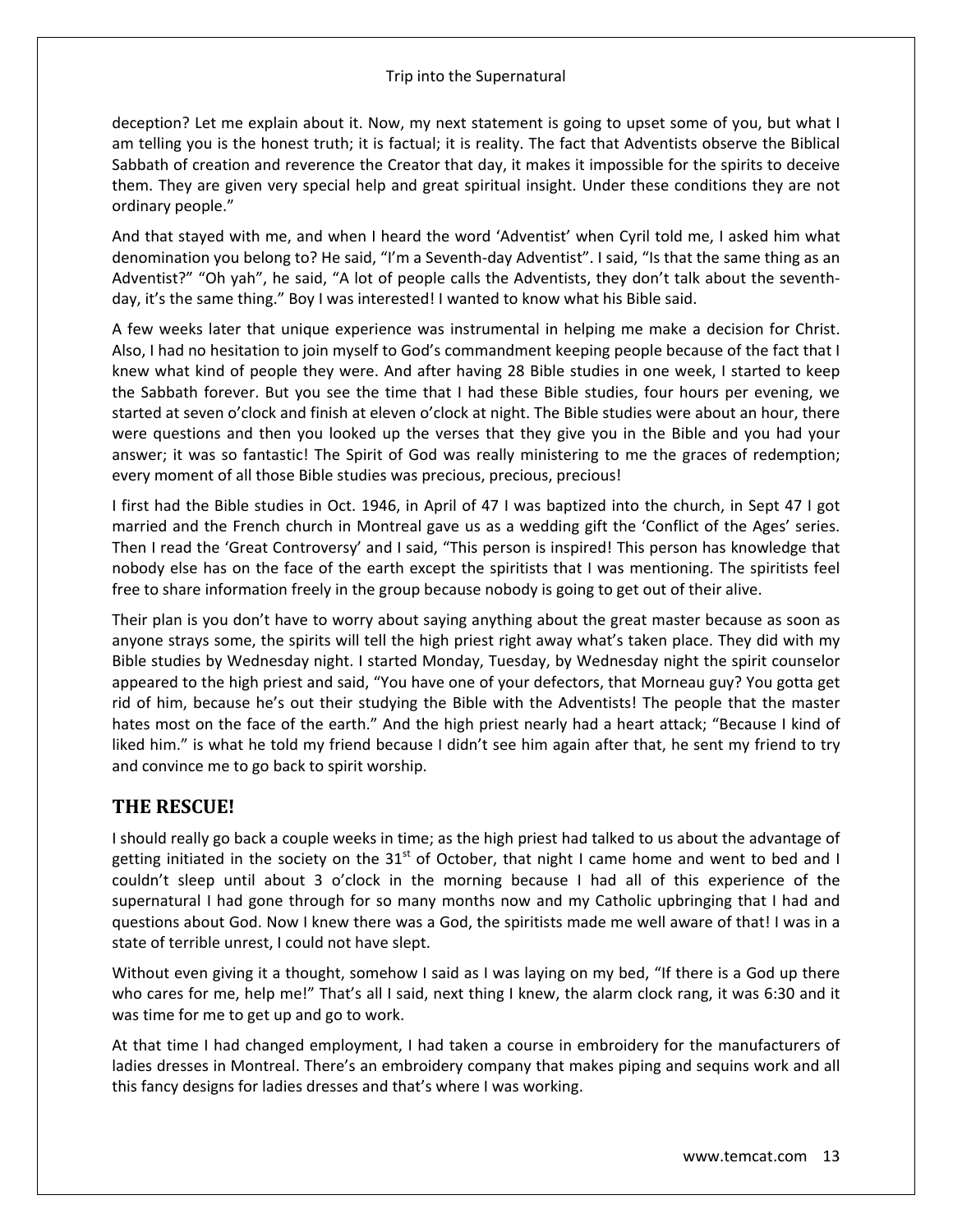I was working for a Jewish firm, And the bosses, one kept the Sabbath and the other didn't; and Harry which was the one that didn't; as I was going out to have my cigarette in the afternoon break, he said, "Roger when you come back in, come to my office I want to talk to you."

I came back in and he said, "close the door". I closed the door. He said, "I want you to do be a favor."

"OH? What do you mean?"

"Well, I'll tell you what, did you notice yesterday or a couple days ago there was a fellow here that I showed around the shop? Well he's going to be starting to work here Monday and he's not just an average guy, he's a Christian but keeps the Bible Sabbath!"

I said, "Go over that again?"

He said, "Yes, like the Jewish people, he keeps the seventh-day Sabbath. Saturday is the seventh day of the week."

"Well," I said, "Let me tell you sir, the nuns have told us that there has been a mistake made in the calendar, actually what it shows as Sunday, is the seventh day of the week."

"Oh, no," he says, "there was no mistake made in the calendar, Saturday is the seventh day of the week as you see it on your calendar; it never was changed. Sunday is the first day of the week."

I said, "That's interesting, I'm going to have to go to the library and chick this out."

"Oh, you don't have to," he says, and he pulled his desk drawer open and pulls out his big dictionary and he looks up Saturday, it said "the seventh day of the week"; looked up Sunday; "the first day of the week".

"Well," I said, "That's pretty interesting."

"Now here's what I'd like you to do for me, first of all, I'm going to have this man work next to you; don't tell him that I want to know what denomination he belongs to! You be very tactful, you have all the time in the world, even if it takes a month. I tell you what," he says, "It's the craziest thing that I've been thinking about this guy and I can't get him out of my mind. About the fact he's a Christian and keeps the Seventh-day Sabbath! The Bible Sabbath; and you know I've got more important things to think about, than stuff like that." So he said, "I want to find out what denomination he belongs to and I just…"

I said, "Why don't you ask him?"

"No, I couldn't do that! It's too personal."

So Monday morning came and the new fellow came in and the boss introduced him to the people. There were about fifty people working there. He said, "Cyril is an accomplished embroiderer, we'll be very happy to have him here with us." Then he walks him to his machine and said, "Roger, meet Cyril." And I shook his hand and we started to work.

It was not more than about twenty minutes that I was working that my machine started to skip stitches, so what happens is you have to stop and back up. I was working on sequins, they're on a spool and they come up then the needles put them in there. And when it skips, you've got to stop, back up, start over again where it left off. It wasn't too long that I had done this two or three times; and I was mad! As a French person, usually they don't go easy on the saints and God's name; I was using some language that was not all that great for Cyril.

Anyway, I called the boss over, said, "Come see this machine, I'm having trouble with it."

Checked it; worked on it for five minutes; beautiful!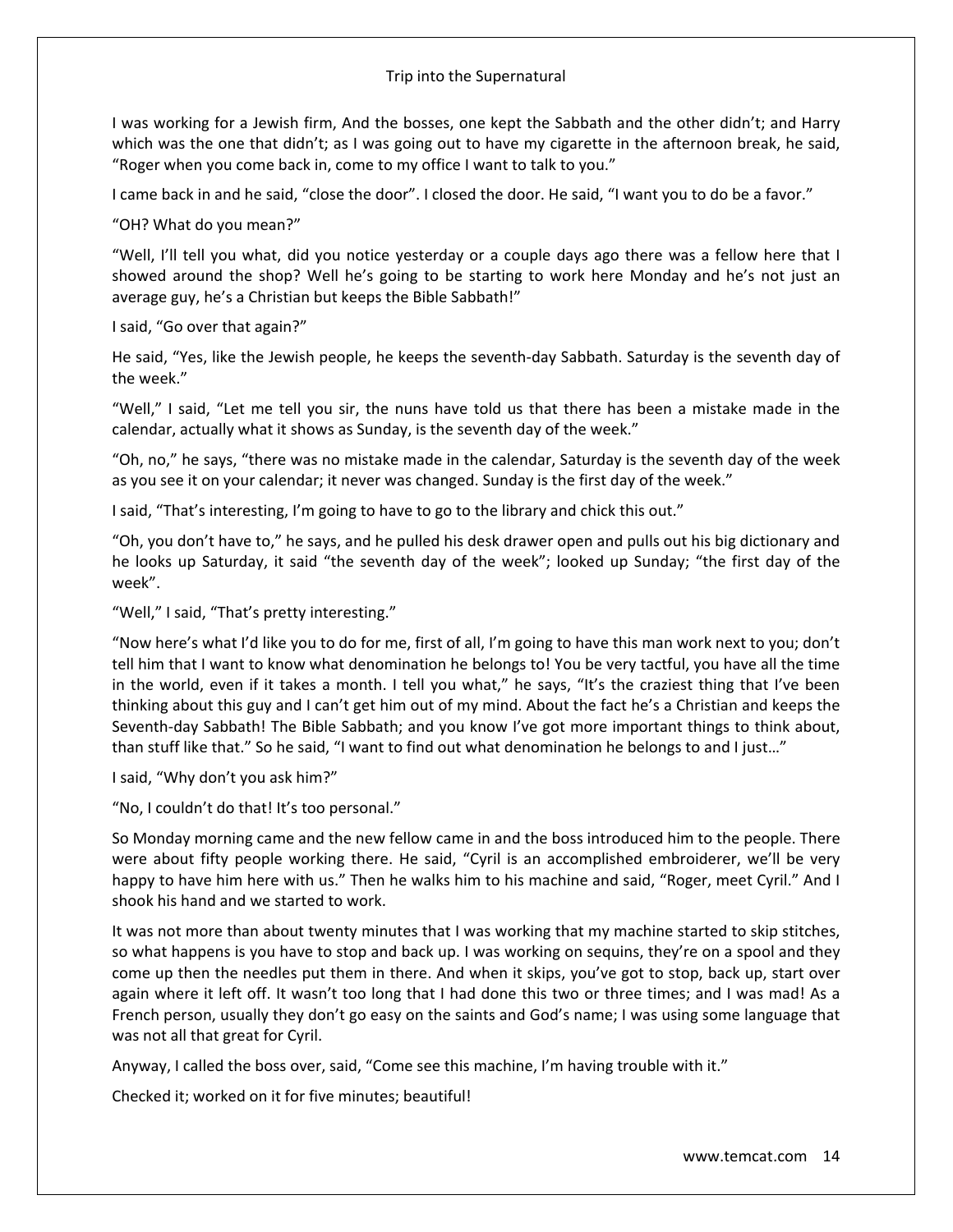I sit down again and start to work, the same thing happens over again. And after we tried it two or three times, he said, "Joe, come over." He's an old guy that knows everything about everything in the shop. So he looks at the tensions and adjusts things and said, "It's working beautiful."

Well, I started to work again and another twenty minutes after, the same thing! By then it was time to go out for our coffee break. So I started walking out and I told Cyril, "Have you ever seen such a crazy thing as this, the trouble I'm having with this machine?"

"No", he said

"It's a new machine just a month old".

He said, "That's very unusual."

So we go down stairs and I says, "Do you have any suggestions how to fix this problem?"

"No, not really, but I have a suggestion that might help." He says, "I heard you calling upon God, but it was not in the way I would have liked to hear you talk. Go easy on God", he says.

It did not offend me and I said, "Thank-you. I'm sorry if I offended you with my language."

I said, "By the way, you're quite a religious man I understand?"

"Yah", he said, "I read the Bible and go to church."

I said, "That's great! What denomination do you belong to?"

"Well, I'm a Seventh-day Adventist".

"Excuse me? Repeat that again?"

"I'm a Seventh-day Adventist"

The word 'Adventist' shocked me. I had heard so much about the Adventists. But, Seventh-day Adventists, I had never heard the name before. I said, "What does it signify?"

He said, "Well, we're seventh-day observers, and we believe in the Bible Sabbath; that God has blessed a particular day of the week and has sanctified it, and put a special blessing on there and we ought to count our blessings on the Seventh day and give God the honor that is due to His holy name."

"Is that any difference between what some people call the 'Adventists?"

"Oh, no," he said, "same people, most people just talk about the Adventists and they don't talk about the Seventh-day Adventists".

Now, I said to myself, Man what a unique thing to have happen to me that I meet one of these guys!

So we talked about a number of things, and after lunch, I told him I wanted to see him at three o'clock. "I have another question for you."

So three o'clock came a long, we had coffee break, many things had passed through my mind. I knew if I got involved with religion, the spirits would destroy me. We'd all been assured of that; you don't deviate from the will of the spirits, otherwise you're history.

So I told him, I said, "Cyril, would you show me out of the Bible the things you told me today, if I went to your house?"

He said, "Yah, I'd be glad to; when, next week sometime?"

"No, no, not next week; tonight?"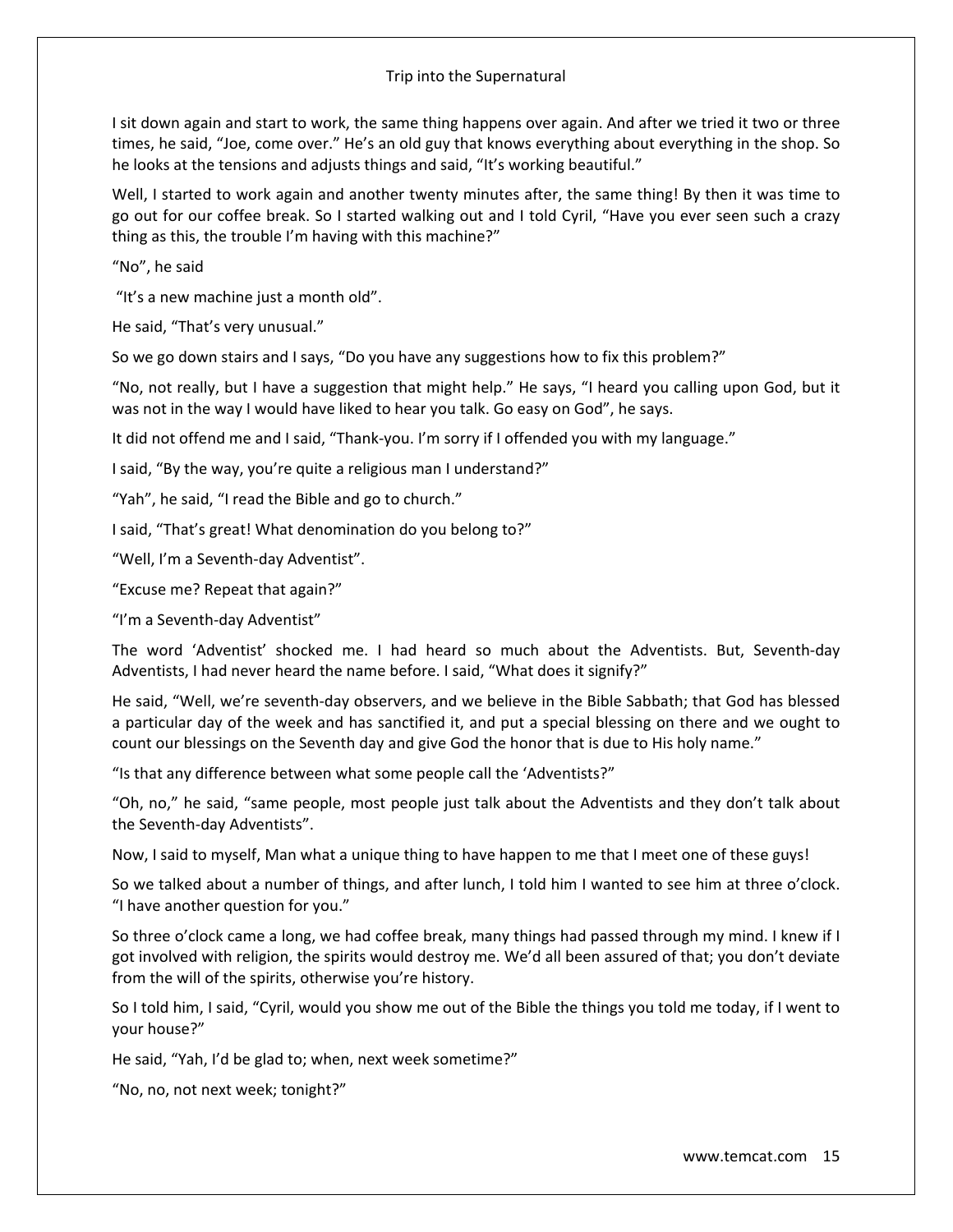He said, "What's the big hurry?"

I said, "I can't tell you why, but it has to be tonight, or never!"

He said, "Are you serious?"

I said, "Yes!"

"And you can't tell me why it has to be tonight? I'll tell you the reason why," he said, "I'd like to have you come on another night because I my collection of jazz records that somebody's coming to look over. I've been collecting jazz record for years and I have somebody that's interested to buy them."

I said, "Well, forget about it then".

He said, "Man, you really mean what you say? You want to see these things in the Bible?"

I said, "Sure."

"OK", he says, "come to my place at seven o'clock." He gave me his address.

So that evening, seven o'clock sharp I rang the doorbell.

I took 28 Bible studies in a period of one week, seven days, four hours per evening. Now they didn't plan this. So as we chatted, and I had met Cynthia, Cyril explained to me, "Now I've got to explain things a little bit. I am not a baptized member of the Seventh-day Adventist church. I'm just studying the church doctrines with the minister. My wife is Seventh-day Adventist. But now I think I'm soon going to be baptized and be a Seventh-day Adventist. My wife is the one that really knows the Bible. I think she has the right study for us tonight; it'll take about an hour. Can you spare that much time?"

"Oh", I said, "the evening is yours."

Well she had a set of Bible studies were entitled '28 Bible studies for busy people', that was the title of the series. She pulled one out and there were different questions; the first one was on the Word of God. She said, "I'll read the question and you can find the answer in the Bible, would you like that?"

I said, "Beautiful, let's go!" Cyril was sitting next to me with his Bible, because I had never opened a Bible before in my life, never! And that's where it started; On the Word of God.

After the Bible study was over he said, "Well, did you find it interesting?"

I said, "Most interesting, very interesting", I said "what's the next study coming up?"

"Oh, that is on Daniel 2, the prophecy of Daniel the prophet on the world events, predicting the great world empires that were to come into existence in times ahead."

I said, "Really! That's very interesting; how long would that one take?"

"Well", she said, "it would take about an hour. You have between twenty to twenty five questions."

So I said, "Let's have it now!"

"Oh. No," she said, "When could you come back?"

I said, "Why come back?"

She looked very surprised and she looked at her husband and he looked at me. I said, "Hey, you guys like the Bible or are you getting tired?"

"No, No we like to study the Bible," they said.

"Then let's have another Bible study, it's only 8 o'clock."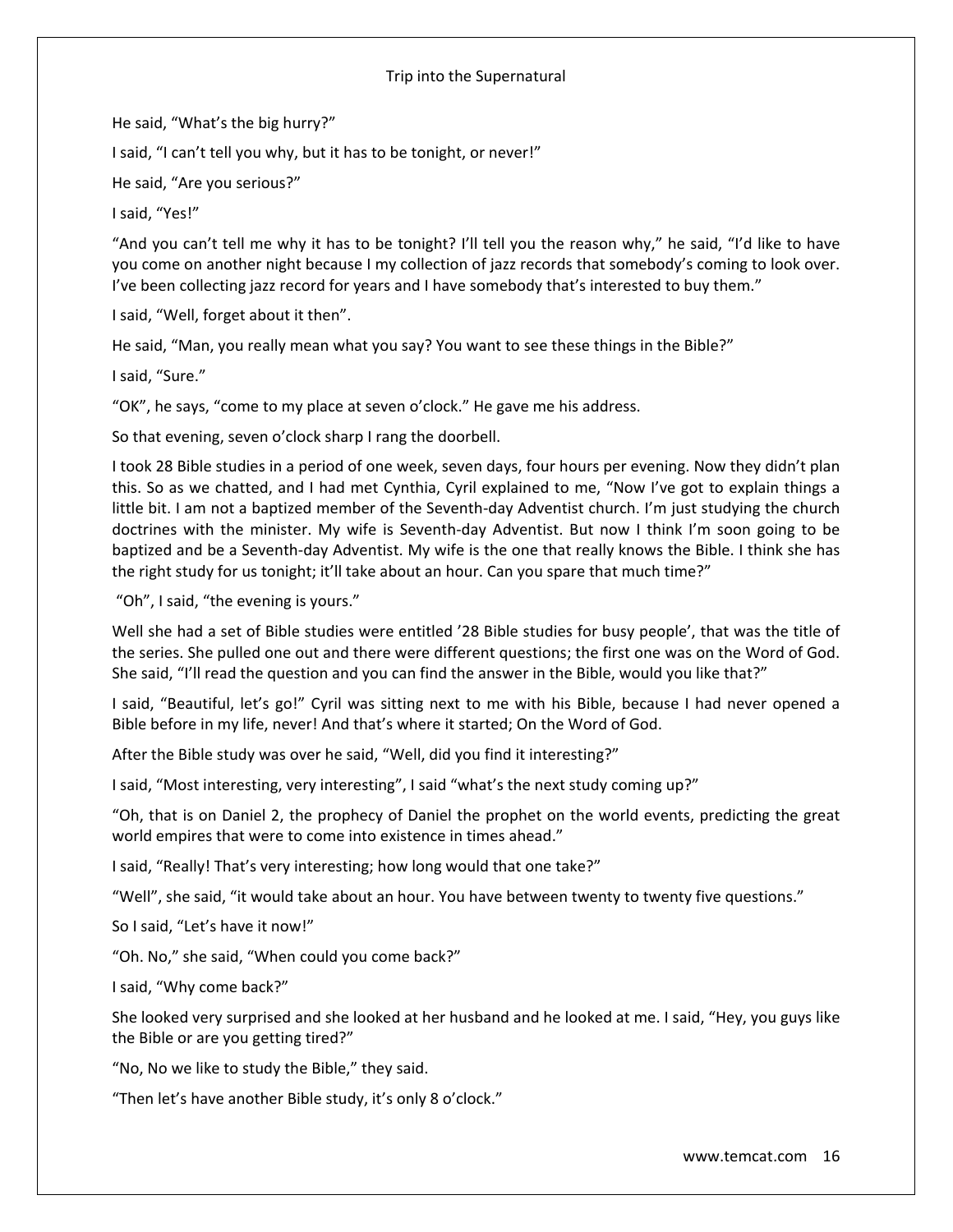At that time I was a chain smoker, and when I had accomplished something worthwhile, I used to reward myself with a cigar, two, three times a week. This is what the power of the love of God operates in the lives of those He is trying to bless and in the lives of those who are bringing the blessing.

When it came to nine o'clock, we had Daniel 2 over with. I said, "What is the next Bible study?"

She said, "Well", she said, "Can you come on the weekend?"

I said, "Yah, I can come on the weekend. What is the title?"

She gave me the title; "Man," I said, "It sounds interesting! It's only nine o'clock, let's have it now."

Cyril looks at her with a very surprised look on his face, and Cynthia she looked at him.

I said, "What's going on between the two of you? It's like you have a conspiracy that we're not going to study the Bible more than an hour or two? "

Then she said, "Let me be honest with you, our minister, pastor Taylor has been giving us instruction on how to give Bible studies, because we wanted to be able to give Bible studies when people ask us the reason for the hope that is in us, and he's told us exactly how to do it, you have one Bible study per week. If the people are exceedingly interested, you could have one in the middle of the week, but never more than that. We've already passed our quota."

Later they told me that they felt there was an urgency, something very unusual about me, Cynthia told her husband because they went to get me a glass of water. She went in the kitchen to get something, and she said to him, "What do you think?" and Cyril said, "There's something very unusual about this man; he wants to study the Bible, let's study the Bible! Let's not say a word to Elder Taylor." The minister had said that you'll give people spiritual indigestion and they'll never want to open the Bible again.

They had prayed about this thing now, Cyril had told his wife, "this man is coming for Bible studies seven o'clock tonight and he smokes; he's a smoke fiend; what are we going to do? Should we tell him not to smoke in our home? If we do that, I'm afraid he's not going to stay for the Bible study."

If they had asked that, I would have said, "I'm sorry, you're not my kind of people, and you're too reserved for me." Still to this day I thank God for the leading of His Holy Spirit at that crucial time moved in there and inspired these people to say, "Wouldn't you die to save a soul for Christ?" Cynthia said to her husband. He said, "Yes."

"It's not going to kill us even if we inhale all the smoke that he puts out, right?" Because they had prayed about it. Then at quarter to seven he asked, "What are we going to do about the smoking, shall we tell him not to smoke?" She said, "Let's put up with it."

Well we had that third Bible study, now it's ten o'clock; I said, "What's the next title?" she told me about it. I said, "My, that's a beautiful Bible study, let's have it."

He said, "Really Roger, we've studied too much tonight, we're never going to be able to remember these things."

"Oh", I said, "You'd be surprised! I've got a mind like a sponge for the things that I like."

He said, "You're enjoying yourself!"

I said, "I never heard anything so nice in my life. Let's have another study; what time you people go to be, first off? I don't want to infringe on your regular habits of rest"

"Well", he said, "We go to bed at eleven o'clock."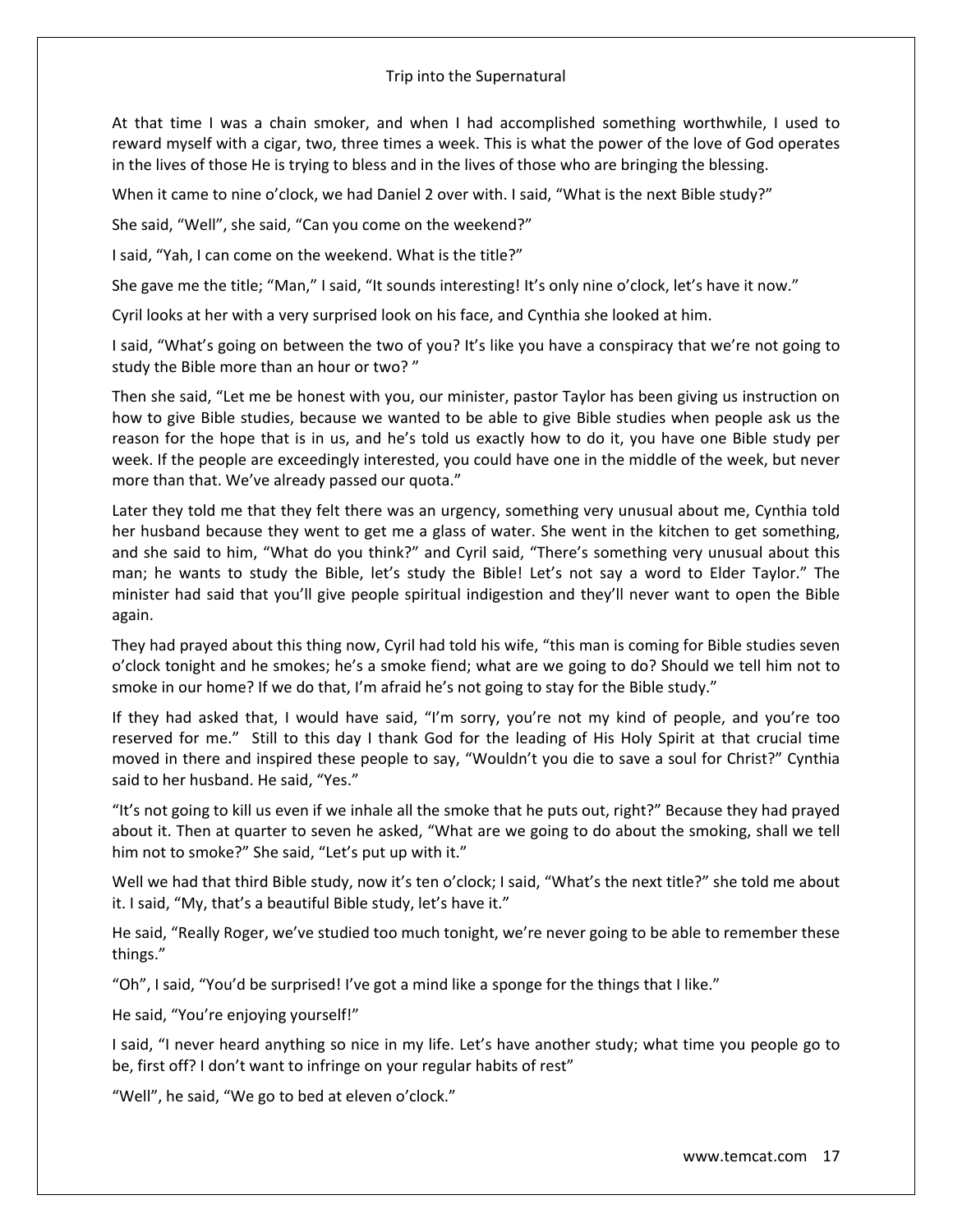"Beautiful," I said, "Go on Cynthia."

Cyril said, "Go on Cynthia", and we had another Bible study.

When the Bible studies were over, I said to myself if I am still alive, I want to be here tomorrow night. I felt sure I was going to be killed, be destroyed in some kind of accident; because I'd heard of so many cases; so I knew; this is the way I felt, I was not going to be alive tomorrow night. If for some reason I am alive, I want to be back here and study the Bible with these people. So I said, "What are you people doing tomorrow night?"

"Not too much."

"What about seven o'clock, another Bible study?"

She looks at him and he looks at her and he said, "Hey, we won't tell Elder Taylor, we won't tell him a word about it. We'll be here at seven o'clock waiting for you. "

The next night I was there, four more Bible studies and more smoke.

### **Part 4**

### **SHOW ME A SIGN**

There's more to this in regard to Cyril; he was working for a real nice embroidery firm and he was studying the Bible with Pastor Taylor who had brought him now to the point were he said. "You should observe the Seventh-day Sabbath, if you're going to serve the Lord all the way. The Lord says, 'if ye love me keep my commandments.' The fourth commandment says, 'Remember the Sabbath day to keep it Holy' and the Lord says why He wants us to keep it holy, because He's God and we're the creatures and we ought to be counting our blessings so to speak. "

Now Cyril was pondering this thing in his mind and he said to himself and he prayed about it and said, "Lord I want some kind of a sign that you are really with me in this, that you want me to start keeping the Seventh-day Sabbath now. But Lord there's something missing; I tell you what, if you make it possible for me to meet someone who doesn't know about the Sabbath because not too many people know about it any way, and that I'm able to convince him of the importance of the Biblical Sabbath of creation then I'll know that you want me to start keeping the Sabbath now instead of next year or some other time."

And do you know that prayer was answered in two weeks. We figured out the time and by the time I said "if there is a God who cares about me help me", I think it was a couple days after that that he made a decision "Lord, show me, I'd just like to have the experience of knowing that you're listening to me and that you're doing something special for me and I'm doing something special for you because I'm obeying."

# **Cyril's Decision**

At a later time, Roger had told Cyril that he was having a problem with someone rapping at his door and when he would open it there was no one there; so Cyril, who had a permit at that time to carry a gun came over to scare away whoever was doing this. He thought it was some union men who were causing problems at that time. So he waited with Roger in his room and at twelve o'clock they heard footsteps coming down the hall, where Roger's room was at the end.

Cyril said, "Roger, put your hand on the door knob and be ready to pull it open." So with all the bravado that he could muster with a gun, he waited for the rap on the door, there it came. Roger continues his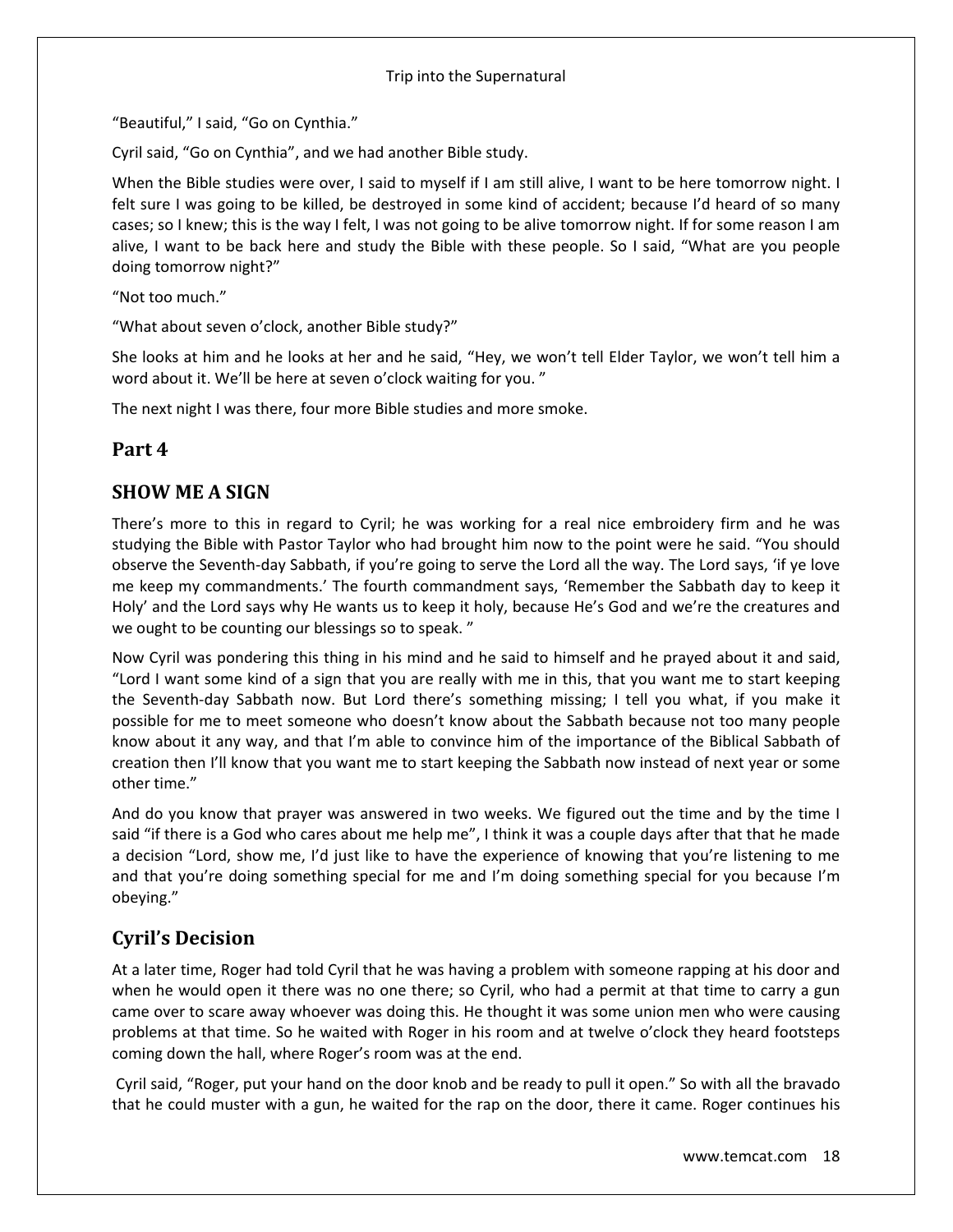story, I opened the door and there was nobody there. The color of Cyril's face changed, he was expecting union people and there wasn't anybody there. He looked like he was almost like a statue of salt. I said, "Hey, let's sit down, man, they're not going to harm us."

So we sat down and we talked some more and there was no problem and about ten minutes later the spirit knocked on my balcony door. The glass was loose a little bit and it rattled very badly; by then he jumped right out of his seat! At that time he said, "Roger, I think it is time for me to get rid of the gun and get baptized."

### **HOPE ARISES**

The Holy Spirit was inspiring me, ministering to me the graces of redemption and to be able to put it into words, I don't have that kind of vocabulary because it's a mystery type thing; the Holy Spirit recreates you as He ministers to you. He cleans your mind and gives you understanding and you see things in a different light that you never thought about before. Life becomes a meaningful thing all of a sudden. And you'd be willing to die for it, you see, for what you've learned.

That's what I said to myself the second night as I went back home, I had about an hour on the streetcar to my place; I got home at twelve o'clock. I said, "If they do me in tonight, I have the beautiful experience of having learned these great, wonderful things about God."

So on Wednesday night, there I had the first hope, I can't remember exactly what verse of scripture it was but this one says, "He came unto his own and his own received him not; but as many as received him to them gave he power to become the sons of God." Cynthia explained what it meant.

I knew I was going to be worked over by the spirits; either through one of their boys or some accident or something, you see. This is the way I felt. I said, "This is very unusual that nothing has happened yet." And I'm going home on Wednesday night with another appointment for Thursday seven o'clock. I had been at the Bible study instead of the spirit praise service where I was supposed to make my full commitment.

Now, I said this will be the end of it, Wednesday night they'll have a praise session to the gods and that will be it; but nothing happens! Thursday morning I was alive. And I went back for another Bible study, that is four more and by then I realized that the Creator was taking care of things. Because these people never give God the glory but they always refer to higher powers. They pride themselves on the fact that they respect authority. So therefore, they recognize the Creator for who He is. But of course the master, fallen Lucifer is just as smart as God is and he's got it worked out so that he's going to have a kingdom to himself for eternity and you don't have to worry about things.

So I realized that the power of God was intervening. Now I became brave, and the Spirit of God gave me the strength to do that, because I said, God gave me the strength to be able to die for these things I just learned. That's what happened, I got those Bible studies on Friday and on Saturday I kept my first Sabbath.

Friday evening before I left, Cyril said, "Did you enjoy the Bible studies?"

I said, "Oh, yes! Very, very much! Tomorrow, you people are going to church? "

He said, "Yes, would you like to come with us?"

I said, "Yah!" because I had the Bible study on the Sabbath already. I said, "Sure, if I'm still alive."

He said, "What do you mean, if you're still alive?"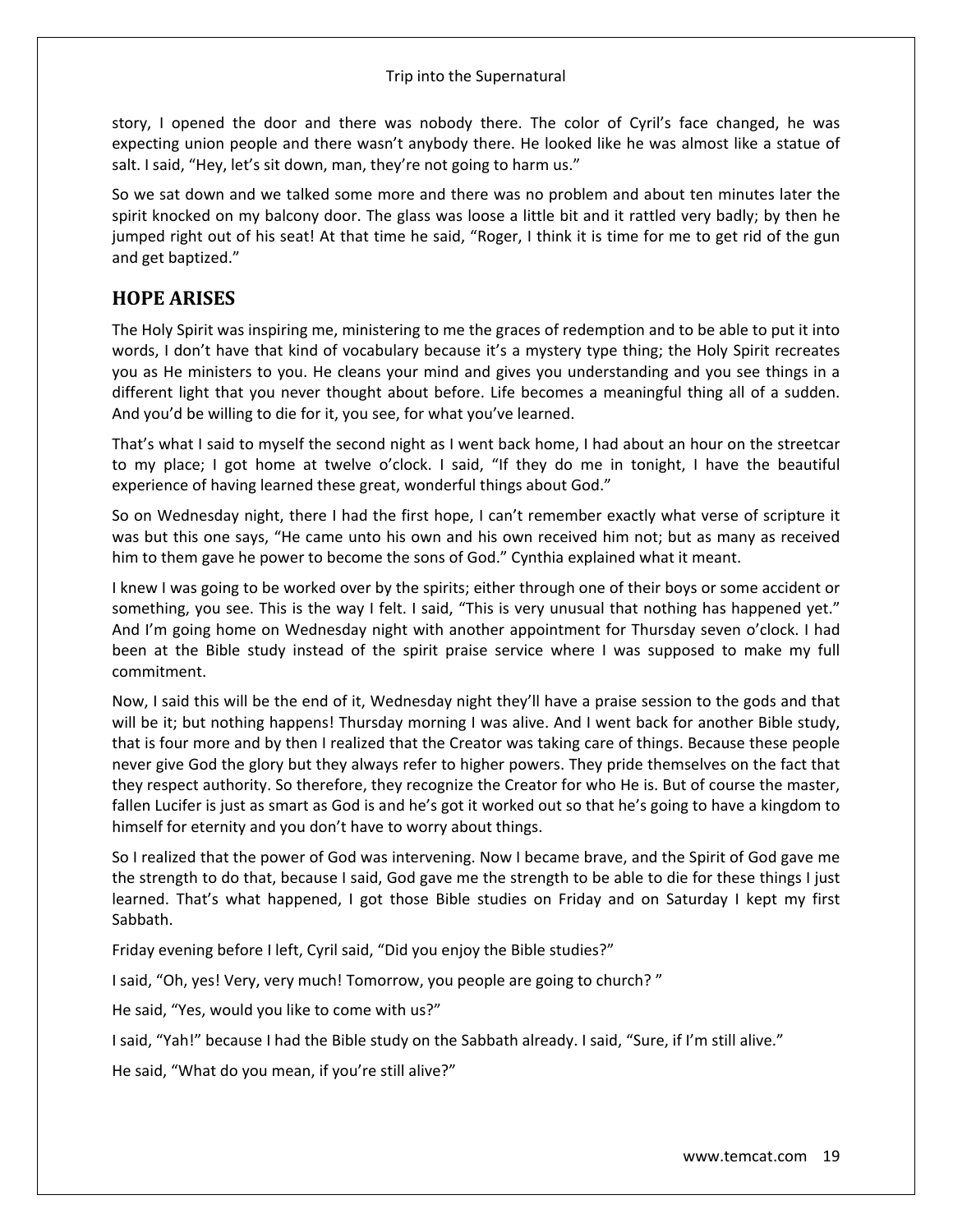Well I said, "You know, you say, if I'm still alive I'll be here, I'll do this or that." But I knew what I said, if I'm still alive; and they said, "Would you join us here and we'll walk to church, it's not that far, we'll walk a few blocks and it'll be a nice day tomorrow."

I said, "Yes, sure, I'll meet you here."

We walked to church and we were welcomed at the door and there was a rack of brochures on the wall; I walked over and looked at some of them and put a couple in my pocket. And we were in Sabbath School and I thought it was great.

### **A Smoking Victory!**

On Sabbath evening, Pastor Taylor talked for quite a while and it got to be about quarter to seven in the evening; I was getting very distressed because I got a tremendous urge for smoking about an hour before and I said "Oh, I gotta have a cigarette, I just can't stand it anymore!" and as the pastor continued explaining what I had asked him to explain, it was difficult for me. As he left I told Cyril, "I'm sorry, but I just got to smoke."

On the way home in the streetcar I said to myself, this is going to be, excuse the expression, hell on earth, to give up smoking! Then I said, "No, it's not going to be, because I'm going to have help!" I got to my apartment and I opened the clothes closet and I had two cartons of cigarettes on the shelf and I opened up all the packs and threw the cigarettes in the toilet and flushed them down the drain.

Then I knelt by the little table I had there with my Bible on it and I had started to read the crucifixion of Christ which I have read for forty-five years now, every morning Matthew 27:22-54, every day God willing I always read it, well know I can have my devotions at night and I don't have to put the light on because I know it by heart see?

There I placed my trust and my life in the care of the Lord of glory who had shed His precious blood on Calvary to acquire legal right to be able to redeem me from where I was and where I was going. So that was the end of smoking, I never had a desire to smoke again! I told Him to take the desire away, to recreate me. I realized that if He is the Creator, He can recreate.

### **The Spirits Fight Back!**

I didn't have to wait too long for the demons to try to prevent my full commitment to God. During the week the Spirit of God held back the demon spirits so they could not have access to me; I realized that from Wednesday night on. Then as I came home at midnight on Saturday night, there was a note on my door from my buddy; He said, "It is urgent that I talk to you tonight! I don't care if you call me in the middle of the night. I've got to talk to you, we're facing a terrible disaster!"

So, I thought well Roland must have got some real static, you know. Sure enough! First of all I wanted to review something that we studied that night. I had a book, they had given me a book, Cynthia and Cyril, and I opened the book up and I started to read, and there was a marker, a sheet of paper that had been cut in half and I had put it on the table; and the piece of paper started to levitate and move around the room. It didn't bother me; I knew what was doing it. Then the sheet of paper came and stood about a foot above my book, then it was slapped down on the book, and the book fell onto my lap and almost onto the floor, I picked it up.

I felt like telling the spirits to buzz off! But I had understood that I would not again talk with spirits; I made up my mind on that. So I picked up the book again and started to read and then the spirit picked up the book and threw it across the room against the wall with tremendous force. So I decided, Well I'm going to go and phone my buddy.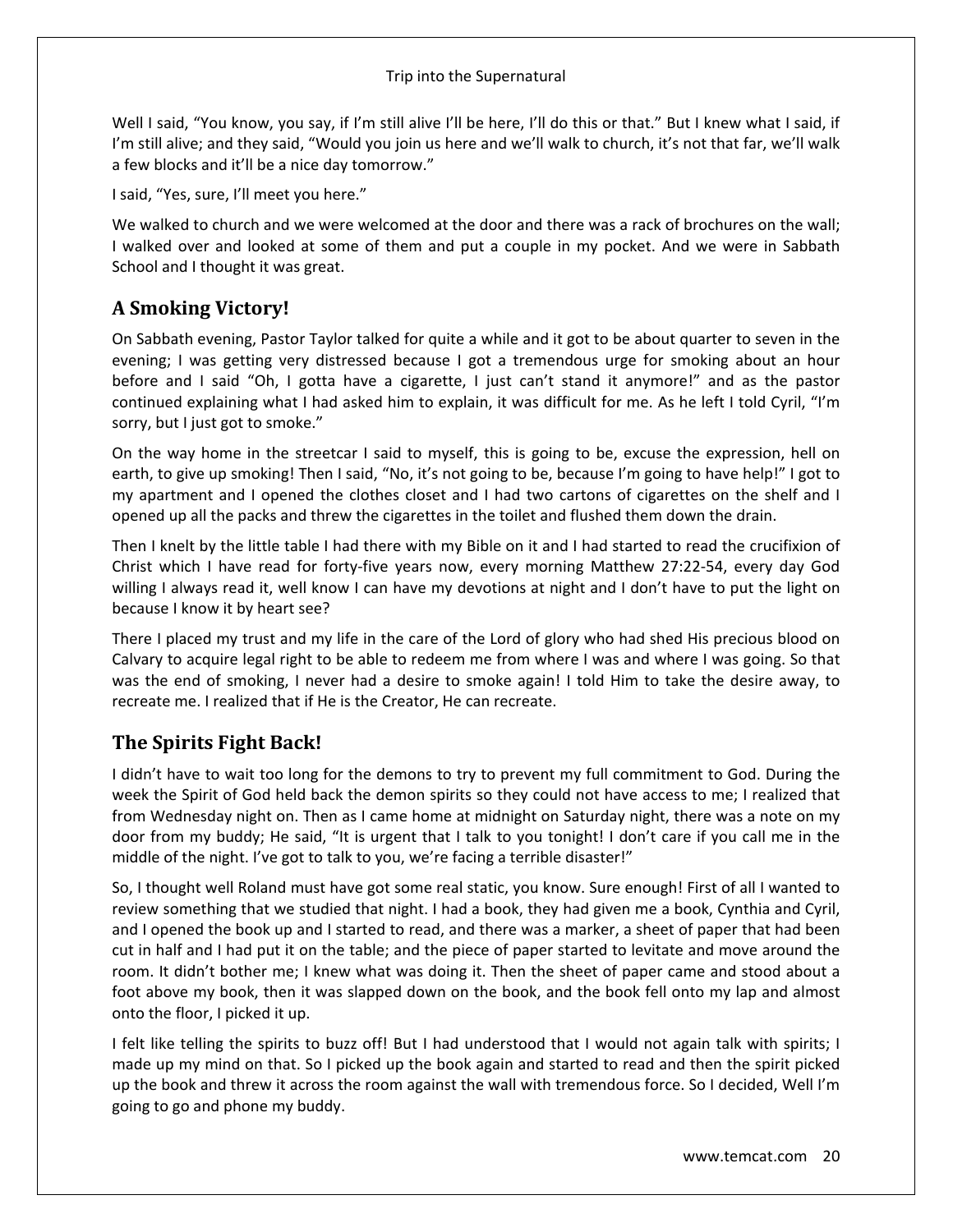There was a public phone in the hallway; I didn't want to use it. I went down to a diner down the block and I called him up. "How things, Roland?"

He says, "Man, don't you care for my life, Morneau? What kind of a friend are you? I've been suffering since Wednesday trying to get hold of you. I've been waiting at your door. What time did you come home?"

I said, "I came home at midnight."

He said, "You're in real trouble! Because the high priest says the spirit appeared to him on Wednesday night and told him you were studying the Bible with some Christians; but you weren't just studying the Bible with Christians, you were studying the Bible with Seventh-day Adventists! The people the master hates most on the face of the planet. How in the world did you get yourself involved with something like that? Don't you care for your life?"

I said, "Sure."

"Beside that…" and he told me other things that the spirits had told the high priest. The conversation went on for a while and I said, "Now listen, It's not possible for me to explain to you over the phone what has taken place in my studying the Bible four hours per evening through the week. Why don't you come to see me tomorrow sometime and I'll give you the real reasons why I did what I did."

He said, "OK". So we made an appointment for some time Sunday morning.

After my phone call I went back to my apartment. Then I decided I might as well get to bed, it's late. I was not sooner in bed then the lights went on. I got up and went and turned the lights off. Came back to bed; the light goes on again. I said to myself, "there's no use getting up and turning the lights off, they're going to put them back on again. So I'm going to decide to go to sleep with the lights on.

So after a while things start moving around the place. A picture on that wall goes and sticks itself on the other wall where there is nothing to hold it up; and the light that was on the table moved and stand in mid air, it stays there. I wasn't at all afraid at this time because of the fact, you see, human beings get accustomed to a lot of things and you get supernatural strength either from good or evil. The Lord was seeing me through this thing. I knew I was going to have a terrible struggle somewhere along the way somehow. They were going to try and destroy me, no question about it.

So after this nonsense had gone on quite a while, I went off to sleep, I said. "Hey, I'm going to get my rest, I'm tired. Lord, bless this fellow to get some rest from these spirits," and I went to sleep. They woke me up about two o'clock in the morning again, and about four o'clock.

Now at four o'clock in the morning I sat up in bed, pushed my pillow in the back and I said to myself, "What in the world am I going to do?" Because the Lord doesn't clear them out from me. Then I got a thought that maybe the Lord just wants me to know from the spirits exactly how I'm standing with them. And I said to the spirit, "You want to talk to me."

The spirit said, "Yes, Finally! I'm able to talk to you. What in the world do you think you're doing?" You see the Lord had held back even on the spirits that the spirits could not talk to me. I realized that they were under very special control. So I got talking with the spirit and I realized that he was a spirit counselor. Because he said, "The master has tremendous plans for your life. Fame, honor, respect, wealth, don't you value any of these things?"

I said, "I want you to know spirit that ten days ago, I would have grabbed your offer, but now you're talking to a former spirit worshipper and I'm educated to the reality of life, especially the reality of eternal life; especially the reality of eternal life." I said, "I'm not interested".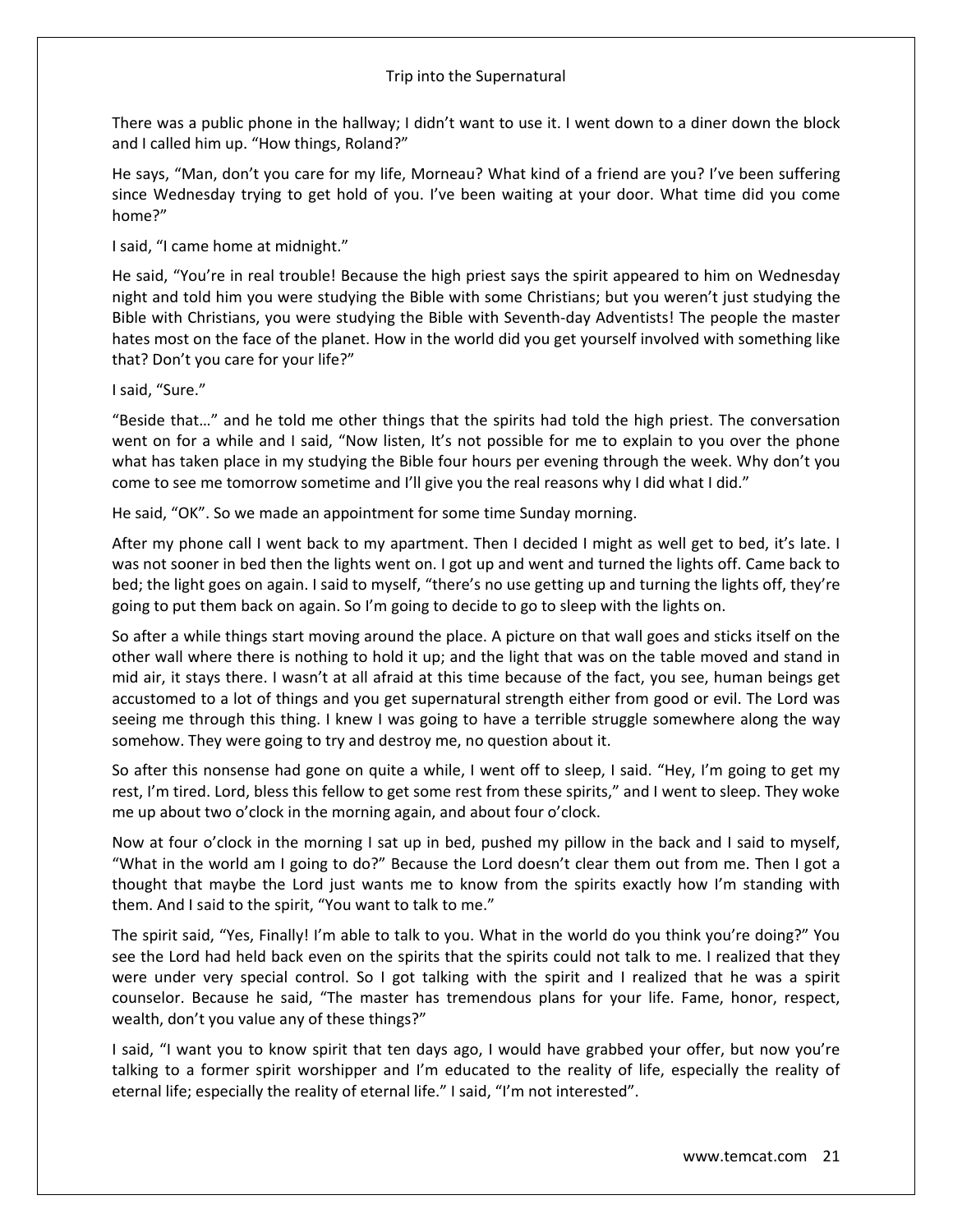For about two or three minutes maybe four minutes, and that's a long time in a conversation, there was no response to what I had said. Then when the spirit spoke again he had a tremor in his voice, in other words, you know when a person gets really desperate in a crisis situation? Your voice changes; and it gave me the impression that he had a hard time expressing himself and that was a very clever individual.

"Well," he said, "We've worked so long over the years to prepare you for the master's work and what are you doing?" He told me, "OK. You're turning down the offer of the master?"

I said, "Definitely".

He said, "From now on, poverty will be the lot of your life. That is, if you can manage to stay alive!" and he said, "That I doubt if you'll have much of, your days are numbered!"

I said, "You know, spirit, the high priest mentioned about higher powers? I'm affiliated now with the higher powers. I don't have to concern myself with you or your master or any of the other spirits because you're all losers. I am the winner! A hundred million years of perfect life, recreated, translated, or resurrected, my years will be counted into the millions of years. If I take the offer of the master, what do I have? I'm twenty years of age, even if I live to be a hundred, how can you compare that to a hundred million years? And I'll have all the gold that I want and the silver that you're offering me and more, so I'm not a loser anymore, I'm a winner!"

And the spirit says, "We'll destroy you!" and he laughed, this was frightening, he had this laugh that caused me to think immediately of the laugh that Nero must have had on his face when the lions were tearing the Christians apart. I said, "This is the way Nero must have laughed when the lions were tearing Christians apart in the arena of the Coliseum in Rome."

When he finally left he almost took the door with him, he left through the balcony door and the door was slammed open and the doorknob almost went through the plaster of the wall. I commanded him in the Name of the Lord Jesus to leave my place and come no more. And he left, and instead of slamming the door shut behind him like a person would, he slammed the door open as he went out and you could see the imprint of the doorknob in the plaster, The house was fifty years old so the plaster had been settled a long time.

I went back to sleep and I woke up in the morning and I said, "My, it's time to get up" and my Bible on my night table was to my left, I put my hand on my Bible and then I started to shuffle the pages, and I was thinking about many things while I was doing this and all of a sudden I opened the Bible wide open. Then I got thinking again, never realizing what I had done.

I got up and after I straightened myself out a little bit, I looked at the Bible, and my eyes fell on this chapter of Isaiah the prophet; and I got reading and it was the experience of Hezekiah when Sennacherib the great general of the armies of the Assyrians had compassed the city of Jerusalem and he was telling Hezekiah that he might as well give up and open the gates. "You're not going to survive this because we've destroyed all the nations that we've gone through before getting here."

I was very impressed with the fact that Hezekiah took the letter that the General had sent him and went in the temple of the Lord and placed it before the Lord and he talked to the Lord about the letter. And asked for His guidance and he had not yet returned to his castle when Isaiah came, the prophet, and he said, "The Lord has sent a message to you. The way that Sennacherib has come, that's the way that he's going to return."

I loved that prayer, that Hezekiah prayer; I memorized that, a beautiful prayer, because from that moment on I got an inner desire to fortify myself with the Word of God. Because every time that I read a verse in the Bible that applied to my condition, I received encouragement and strength. I said, "This is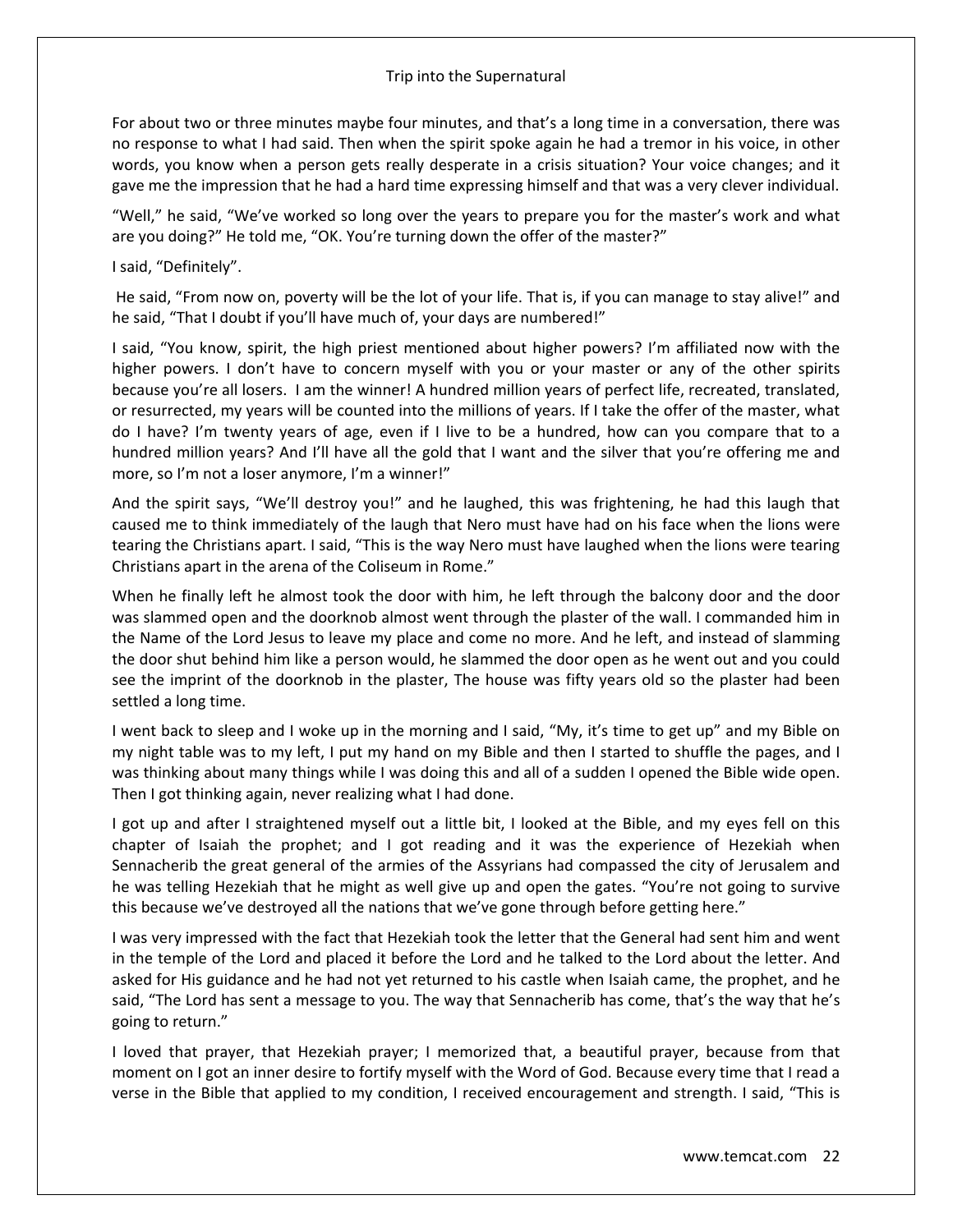what I need to do. I'm going to fortify myself with the Word of God. I'm going to memorize the Word of God." and right then and there I took a piece of paper and I underlined those verses of the prayer of Hezekiah in red in the Bible; I wrote down on a piece of paper and put it in my coat pocket. When I traveled on the tramway, I could memorize that. I have done that now for 45 years and I'm still memorizing things.

My wife once said to me, "Are you still memorizing?" I said, "Yes."

She said, "Why are you memorizing? You know so much of the Bible already?"

I said, "Yes, but I need some more! I've got to keep feeding myself spiritually."

I saw there a beautiful deliverance and then I read the rest of the chapter and it shows that during the night, the angel of the Lord went out so when the general and his officers woke up in the morning, they look over the camp and all their soldiers were dead! And they took off for home before they were done in. Sennacherib went to the temple of Nishrob his god, and while he was worshipping there his sons came in and put a dagger in his back. And they fled to the land of the Iranians. I was very impressed with that and I left the Bible open there. I had my worship.

When my friend came over, the Bible was still there. He came in and sat himself down and said, " Of all people, not Morneau, would do a stupid thing like daring the spirits. You're an intelligent man aren't you? You got a choice; the high priest tells me that if you come to see him with me now, no problem! Everything's going to be straightened out with the spirits. He promised him that already. He got that assurance. Let's do the right thing. Why gamble with your life?"

I said, "Well, I'll tell you what; I don't feel like going to see the high priest now or ever!" we conversed about a number of things and he said, "Well, I hate to have to tell you this, but seeing that you've decided that you're not going to have anything to do with the master and his people; the high priest told me that a price has been put on your life. A medical doctor, a member, has placed ten thousand dollars to have you done in."

This surprised me a little, but I had prepared myself for something worse; so it didn't bother me too much, the strength of the Lord, the way the Spirit of the Lord was giving me strength. As we talked, and now he decided that he was losing the battle, he became very nervous and he got up and went to the door, put his hand on the door and we talked there.

He said, "Morneau, please! If it's not for your sake, do it for me. Do you realize what's going to happen to me if something happens to you? I don't know how they're going to treat me."

I said, "Hey, man, let me tell you something, I've got a suggestion for you. You come with me. I guarantee you all the protection that you need to live to a ripe old age! And besides that, I'll tell you what, you should go back and tell the high priest and all his boys to come to our church. I'll arrange with my minister to have a hundred spaces there right off the center aisle." I felt like making them an invitation.

"Well", he says, "I would never say a stupid thing like that!"

"Well, that's your responsibility. Things are settled".

He lit a cigarette, and as he lit the cigarette, I saw his hand shake. I said, "You're quite nervous?"

"Let me tell you", he says, "There's a power here, a presence that I'm not accustomed to. I'm very uncomfortable."

I said, "Do you know what it is? It's the presence of the Spirit of God! The Spirit of the Creator, the Lifegiver. Every other power is subject unto that higher Power. You're aware of that."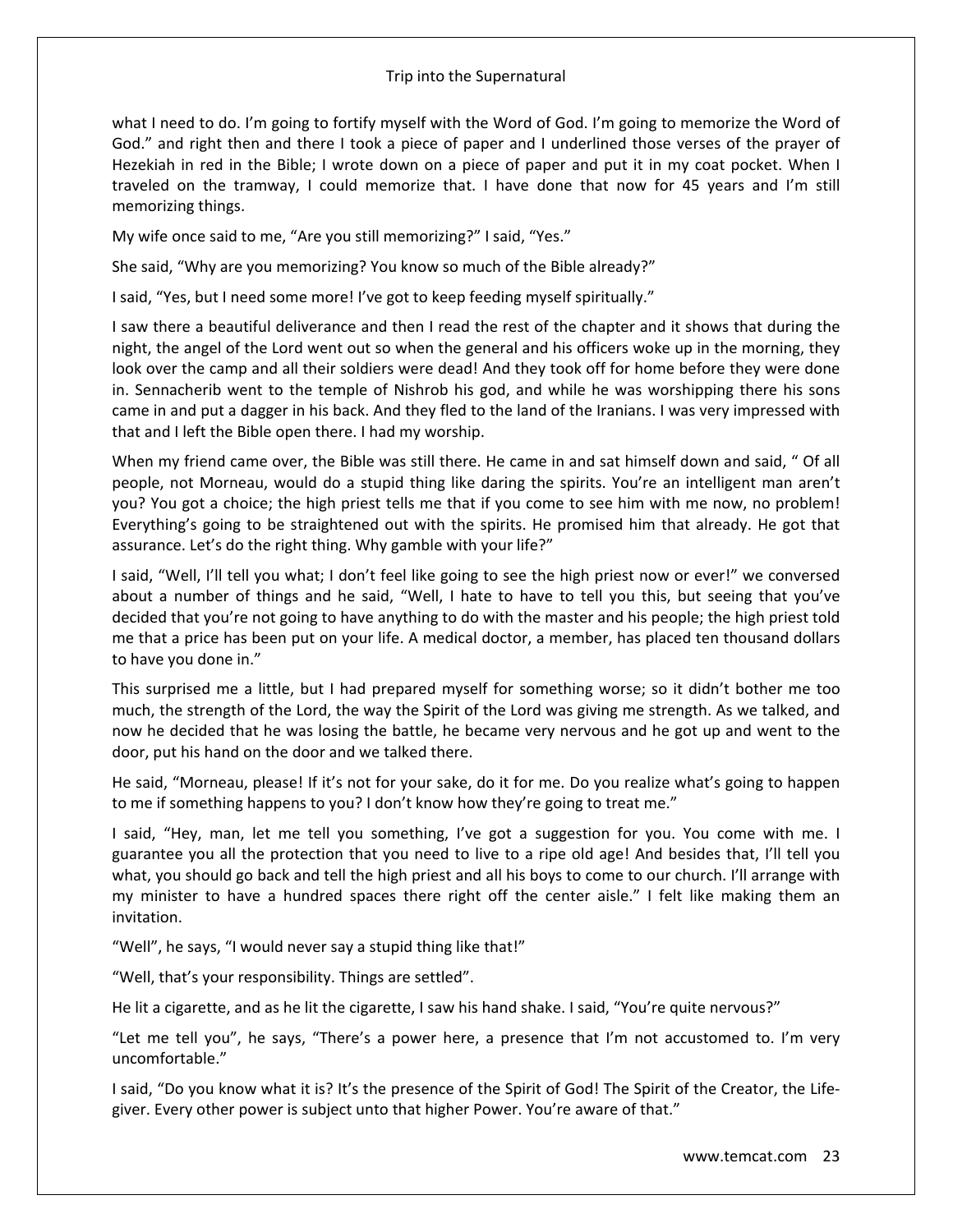Then he decided to go.

"My friend", I said, "I've got some news for you; not so much for you as it is for the high priest." Now the Spirit of God gave me very special righteous indignation, that when I heard that they were going to have me shot, I said, "Look, I got some news for the high priest and his boys, the day that they wipe me out will be the day that the Life-giver is going to pull the breath of life on all of them except the high priest and they'll be dead cadavers there in the temple. And tell the high priest this, don't call funeral directors, because they don't have enough hursts; you better call the fire department they can pile them all up there, the whole hundred of them." I said, "This is going to be what takes place."

He said, "You're a fool!"

"Do you think so? Let me show you something". I picked up the Bible and I said, "I'm going to tell you a little story."

"Make it short", he said, "because I'm going!"

"Listen to this, I just read it this morning, there's a man by the name of Hezekiah that believed in the Creator a few hundred years back and let me tell you what happened to him. Sennacherib came with his armies, he went before the Lord and prayed about it. And the Lord said, 'The way that Sennacherib came is the way he is going to go home.' And during the night a hundred and eighty-five thousand men were destroyed by a mighty angel of the Lord! So", I said, "Don't tell me that I don't know what I'm talking about. I can assure you, that if they put a bullet in me, they're all going to loose out! The Creator will remove the breath of life." And I felt as sure of that as if it was a prediction and I think the Lord would have backed up my word.

"Well", he said, "I guess I've lost my time. Before we part I don't even want to shake your hand, because you're not a friend of mine no more. If ever we meet one another, anywhere, don't you ever look at me like you know me because I'll ignore you and embarrass you where ever we are."

I said, "Fine, have it your way; I have no problem with that at all."

# **Part 5 Conclusion and Summary**

### **Harassment**

After the spirit left that evening the interference was not over instantly; every night the spirits knocked on the walls; knocked on the doors; I was awakened two or three times a night. They were trying to reopen conversation with me. The Lord would not allow them to bother me in any ways except that they tried to have communication with me.

You see, the Creator has given us freedom of choice; you can choose good or choose evil you see; that's your prerogative. It's a freedom that He has given us which is beautiful; freedom of choice. Well of course the enemy of the Lord says, "Hey, I want access to him; at least you can allow me to knock on the door; if he responds, You lost him! He's mine." So I knew that very well, and it went for six months that the spirits knocked every night. I said, "Hey, Thank You Lord, that's all You allow them to do!" They would love to destroy me; bring the ceiling down and the whole building on me in that manner. But I figured to myself, this is a thorn in my flesh; you see I'd read 2 Corinthians, the apostle Paul says because of the abundance of the revelations that he had received from God, and all that, there is given to me a thorn in the flesh, the messenger of Satan to buffet me, lest I should be exalted above measure.

Because the fallen human heart just loves to think good of itself and becomes proud and vain and sins against its Creator. The apostle Paul says, "I'm going to pray about it", he said "For this thing I sought the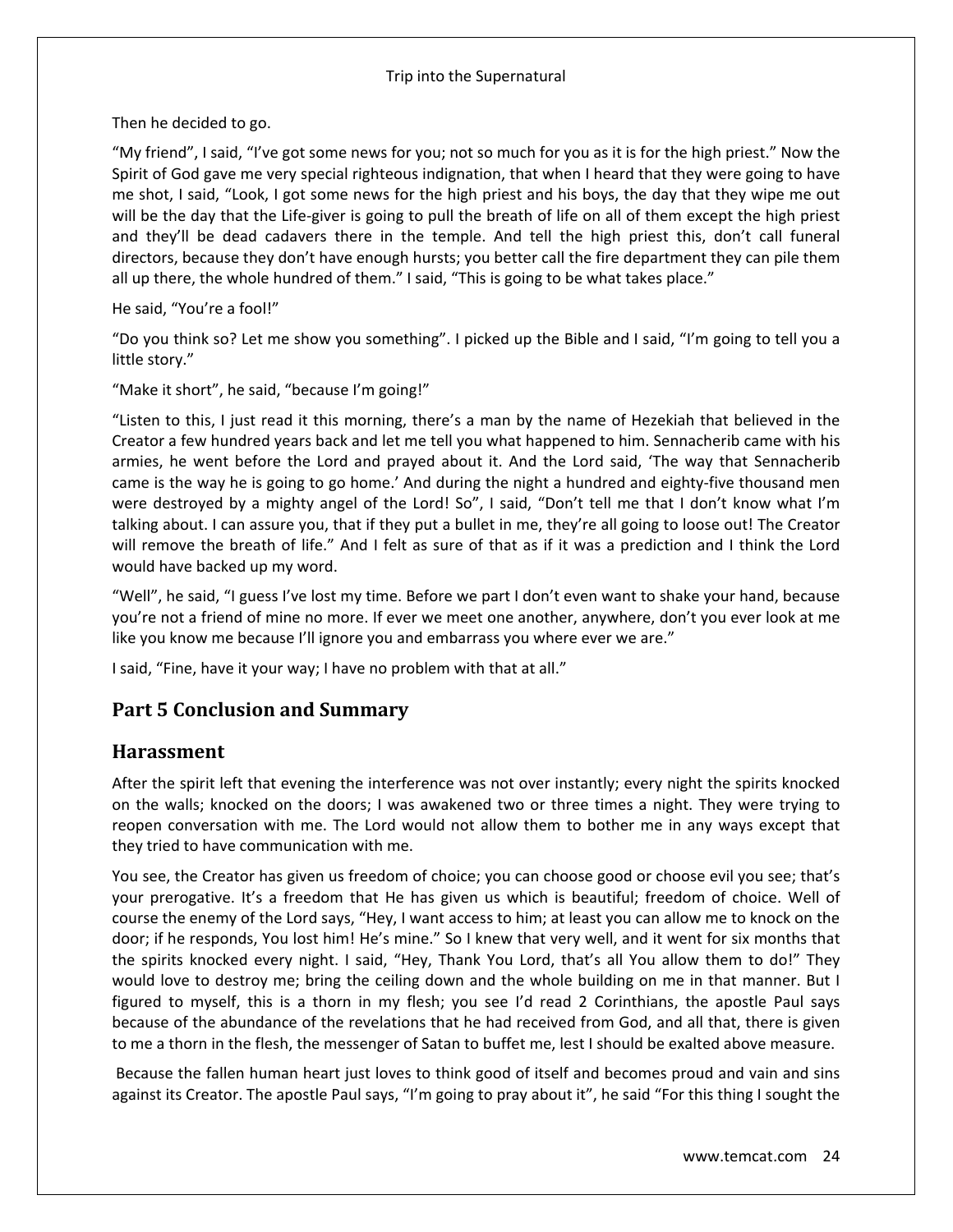Lord Thrice." And the Lord told him, "My grace is sufficient for thee, for My strength is made perfect in weakness." Isn't that beautiful? So the apostle said, "Therefore, most gladly will I rejoice in my infirmities that the power of Christ may rest upon me." And I said the same thing to the Lord, "Lord if you want these critters to be after me all the days of my life and knock and wake me up every night that's OK with me. That's the least I could put up with."

One prayer meeting, the minister says, "How's things going with your Christian walk?" I said, "Sir, couldn't go any better."

He said, "I'm glad for you! No problem with the spirits at all, eh?"

"Oh," I said, "Well, yah, they try to reopen communication with me all the time. They knock every night and wake me up."

"They do? How can you put up with that? "

"There's no other way."

"No, no, no," he said, "wait a minute, it's my fault, I didn't tell you this. The spirits have an open avenue to you that God can not close as long as you have in your place literature or things that have to do with spirit worship. Do you have anything like that at your place?"

"Oh, yah, I got three books, and I got some incense and I got some candles."

"Well," he said, "Get rid of all this mess and you're not going to be bothered with spirits any more. I'm sure of that!"

So I did exactly what he told me- solved completely!

Now today a lady wrote me from California said, "It's very urgent that I get your phone number because I have to talk to you, I cannot tell you everything in writing. I need to talk with you because I am being spirit oppressed." I got the letter and she gave me her phone number and immediately I called and left my number. She called back and told me what she was up against. She said, "You've got to help me! Brother Morneau, the ministers can't help me over here and even the president of the conference thinks I'm crazy."

I said, "Exactly what's the problem?"

She told me, "I'm reading my Bible the spirit picked up the Bible and threw it against the wall! And when I read your book, I said, this is it! This is the same thing!"

She told me about being bounce up on her bed three o'clock in the morning, from the ceiling down to the bed. Things move around the house, she hears a man's voice downstairs, she goes down, there's nobody. The doors open and shut and when she checks they are locked. The windows open and shut. I told her, "Lady, you are being demon spirit oppressed."

"What can we do about it? My minister won't even talk to me anymore about anything. He says, 'Hi sister, how are you today', and tries to get to talk to somebody else as soon as possible."

I said, "Lady, with God's blessing, you got your problem solved." And I gave her the recipe. I said, "Now you're going to have to do something very special."

"I'll do anything you tell me to do that is in the will of the Lord!"

"You're going to have to acquaint yourself with the redeeming power of the Blood of Christ and what He can do for you that you can't do for yourself. Besides saving you for eternity He can save you from this oppression. First", I said, "you have a taint of demon spirit defilement; the demon spirits have direct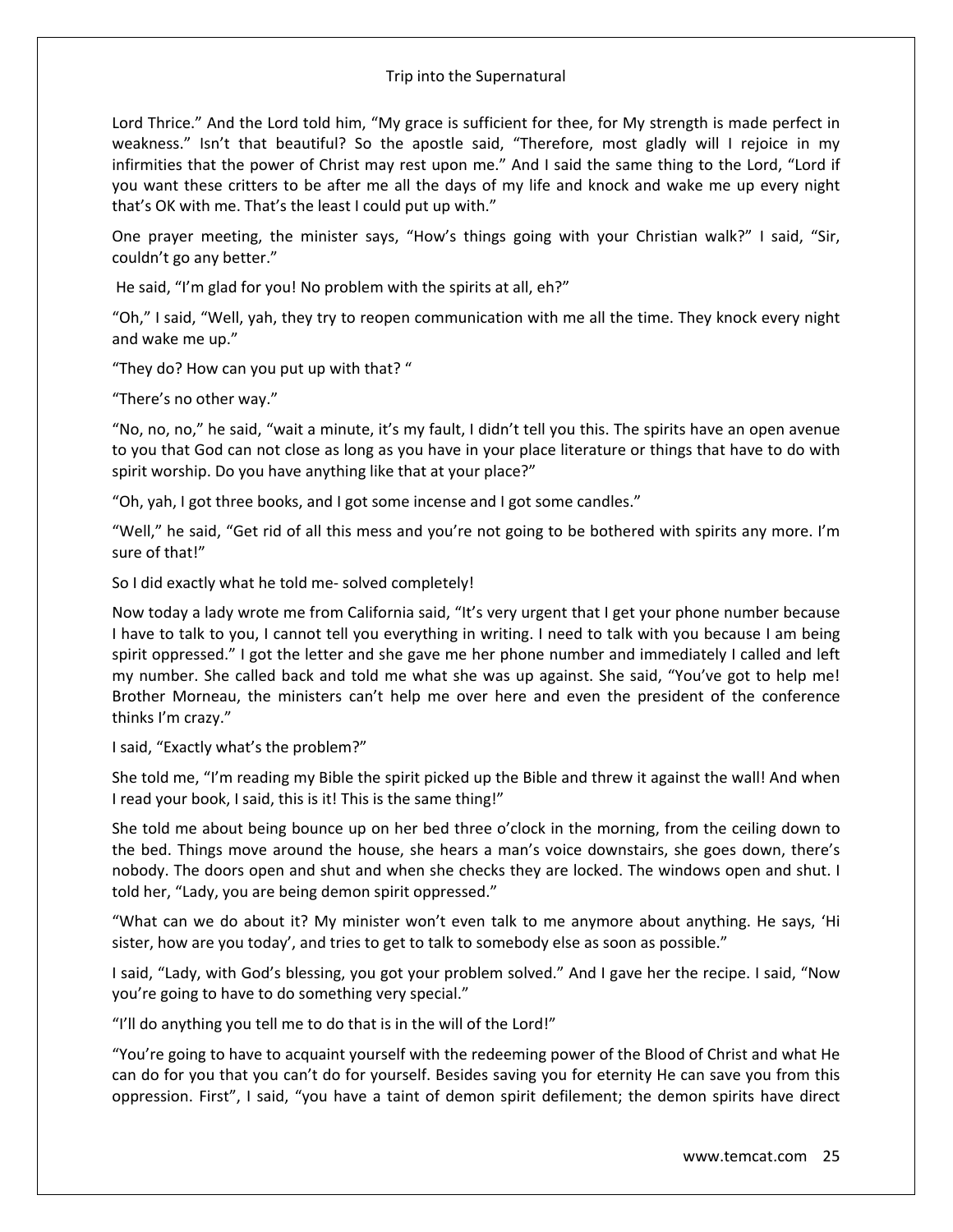access to you and the Lord cannot really help you there because you have in your home something that belonged to someone that's involved with the supposed spirits of the dead, which are real demon spirits. Has anyone that you know been involved with the spirits of the dead?"

She said, "Yes, the blind lady I've been taking care of for the last three years; three days per week. She's given me a scarf, a Bible, she's given me different other things." She said, "Do you think that could be the thing?"

After she told me the experience of the old lady, the blind lady, that was it. She didn't want a Bible because the Bible was giving her trouble. She prays to her mother, converses with her dead mother. The blind lady said to her, "That Bible is giving me trouble, would you like the Bible?" Well she said that she had one already but the blind lady told her, "I got to give it to somebody, why don't you take the Bible?" When she brought the Bible home that was the beginning of the whole thing.

Now the spirits were really moving in, then she gave her a scarf and gave her other things. Now we were talking at ten o'clock that night and I said, "Do you want some peace tonight? Take everything and put it in the garage. Then sit yourself down with your Bible and read Matt. 27:24-54, the crucifixion of Christ, very attentively and prayerfully and respectfully; then you talk to the Lord about it and your problems are over."

Sure enough, she called me back the next day, no problem at all, no noise all gone, it has not returned except once, she called me up and said, "There's a problem, I hear the walking again. But I've been thinking, there was this man I dated (She was a widow) once or twice and he believed in the spirits of the dead. He used to talk to his dead cousins." He had given her a lawnmower and I told her to take the lawnmower and put it outside. She called back, everything was fine.

Now many people are afraid of people that would put a 'hex' on them because they take a piece of your hair or something that belongs to you… that's baloney. The Lord takes care of all these things. But when a spiritist or someone who is involved with demon spirits in some form or other gives you anything and you bring it to your home, the spirits have access to your home openly at all times and the Lord can not help you until you voluntarily remove those items. But this does not mean that He does not hold them in check because they would love to destroy you.

"Earnest, persevering supplications to God in faith. ..can alone avail to bring men the Holy Spirit's aid in the battle against principalities and powers, the rulers of the darkness of this world, and wicked spirits in high places" *(The Desire of Ages,* p. 43 I).

Many of those who have turned to prayer with a full understanding of what they were up against are now enjoying glorious victories over what had once been crushing problems. We must take seriously Satan's attacks on believers. Ellen White writes that "there is little enmity against Satan and his works, because there is so great ignorance concerning his power and malice, and the vast extent of his warfare against Christ and His church. Multitudes are deluded here. They do not know that their enemy is a mighty general who controls the minds of evil angels, and that with well-matured plans and skillful movements he is warring against Christ to prevent the salvation of souls.

"Among professed Christians, and even among ministers of the gospel, there is hardly a reference to Satan. ...While men are ignorant of his devices, this vigilant foe is upon their track every moment. He is intruding his presence in every department of the household, in every street of Our cities, in the churches, in the national councils, in the courts of justice, perplexing, deceiving, seducing, everywhere ruining the souls and bodies of men, women, and children, breaking up families, sowing hatred, emulation, strife, sedition, murder. And the Christian world seems to regard these things as though God had appointed them and they must exist" *(The Great Controversy,* pp. 507, 508).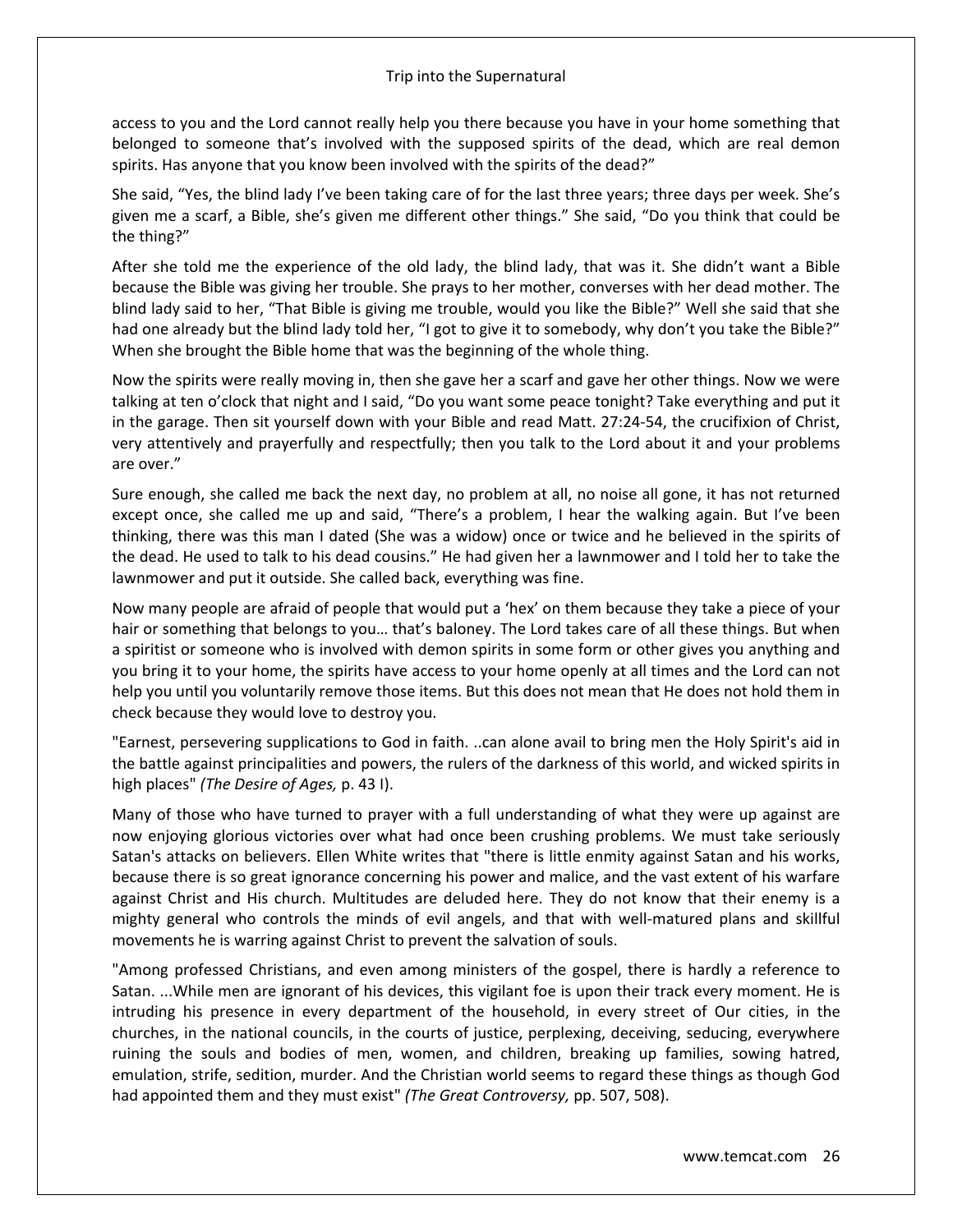While the servant of the Lord *set* forth the immensity of Satan's activities against the human family, she also gave us words of encouragement in our struggle against him. "The power and malice of Satan and his host might justly alarm us were it not that we may find shelter and deliverance in the *superior power*  of the Redeemer. We carefully secure Our homes with bolts and locks to protect our property and Our lives from evil men; but we seldom think of the evil angels who are constantly seeking access to us, and against whose attacks we have, in our own strength, no method of defense.

"If permitted, they can distract our minds, disorder and torment our bodies, destroy our possessions and our lives. Their only delight is in misery and destruction. ...But those who follow Christ are ever safe under His watchcare. Angels that excel in strength are sent from heaven to protect them. The wicked one cannot break through the guard which God has stationed about His people" (ibid" p, 517; italics supplied).

The Lord has given us beautiful minds, and blessed us with the capacity to form images in our minds of things not present to the senses. God has endowed us with the ability to create new ideas or to combine old ones in new ways. That crowning element is our imagination. Let us always watch and pray over it with all possible diligence so that the enemies of our Lord will not do it any injury. Only through divine help can those tragic men and women who write to me overcome the terrible discouragement and misery that Satan and this sin-filled world heaps upon them.

Temcat's note: I would like to urge all Christians to think seriously about whether you are leaving any back doors open so that Satan has access to tempt or harass you or your family. Here are a list of things you should consider, Do you have fictional books and novels in your home, maybe you no longer read them but they are there; are there videos, musical recordings, pictures, magazines, games or other items that you know Jesus would not wish you to have. Have you been given or perhaps acquired as a souvenir any images, statues or pictures associated with heathen customs; Native American spiritual objects like 'dream catchers', and other items are popular these days. I know from my own personal experience that any of these things that we hang onto can be used as an avenue of temptation and harassment in our lives. Clean house! Get it all out and destroy it and you will be blessed with peace and a closer walk with your Lord.

### **Epilogue from Roger Morneau**

Over (fifty) years have passed since my involvement with the supernatural world of evil spirits. I am now advancing in age and in the …seventh decade of my life. The fact that I am still alive, I believe, is because I have been under the care of the Life-giver, Christ the Lord of glory. To decide for Christ at the age of 21, when the spirits were offering me wealth, fame, and power, was the wisest choice I have ever made. And to have a solid relationship with Christ, and like the apostle Paul, to "be found in him, not having mine own righteousness...but that which is through the faith of Christ, the righteousness which is of God by faith: that I may know him, and the power of his resurrection "-all this has brought into my life a wealth of peace, contentment, and joy in the Lord that no amount of money could ever buy.

As I told in my recent book, *More Incredible Answers to Prayer,* were it not for His power of love, cancer would have sent me to the grave in 1989. In addition, God has been blessing in glorious ways the prayer ministry He has led me into. The Spirit of God has been transforming lives, remedying seemingly impossible situations, and providing solutions and victory for the hopeless. Let me give just one example. '", A friend wrote to Hilda and me and asked us to pray for her husband, who was facing surgery for the removal of a kidney. Because of the man's age and the fact that he had suffered a stroke six months before, the doctors feared that he might not survive the operation. Yet they could not allow the cancerous kidney to remain in the body.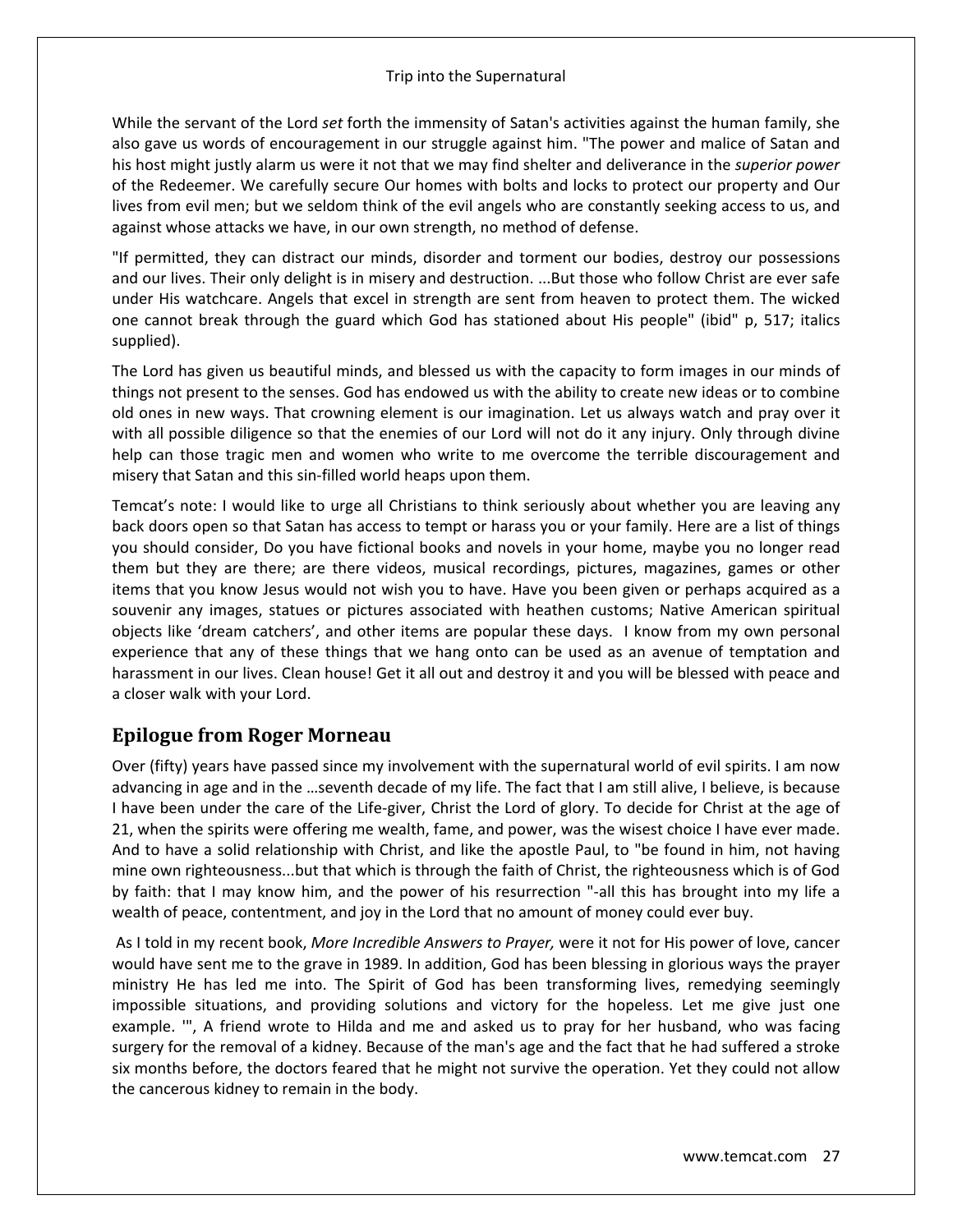As so many times before, the Spirit of God sustained my faith in the power of Christ's resurrection, and I asked my Lord that if it would be to the glory of the Godhead, would He please cause the power of the "Spirit of life in [Him]" (Rom. 8:2) to permeate our friend's body and drive away the elements of death that were destroying his kidney.

When the man woke up the day before the operation, he felt so well that he wondered out loud if he really needed the surgery. After a series of tests, the physician found, to his great surprise, that the kidney showed no sign of disease, and the large tumor that had been attached to it was gone. The following day he was discharged from the hospital.

Having such prayers answered is worth far more than anything the spirits could have offered me. All I can still say is, *Glory to* God *in the highest!* 

### *Note from Temcat: Brother Morneau fell asleep in Jesus in late 1999.*

"If evil angels have such power over the children of men in their disobedience, how much greater power the good angels have over those who are striving to be obedient. When we put our trust in Jesus Christ, working obedience unto righteousness, angels of God work in our hearts unto righteousness. SM Vol. 1, 94

Temcat's Note: I wish to add a section from Brother Morneau's book regarding "Deliverance Ministries" as this is such a dangerous deception that has come among us!

### **Deliverance Ministries**

One of the most frequent questions I receive is for my opinion of the so-called deliverance ministries. Many of the writers have had relatives who have become involved with such organizations. Individuals belonging to deliverance ministries have convinced the loved ones that they were demon-possessed, and whether they actually were before, now the relatives find themselves continually harassed by demonic spirits. Because I have seen so much grief and injury, I feel that I must respond to these letters.

To begin with, I will recount the experience of a Christian woman by the name of Doherty, whose daughter Clara requested exorcism after listening to a sermon by someone active in deliverance ministries. The daughter became convinced from the sermon that she too was demon-possessed.

As Mrs. Doherty told me over the phone, the sermon totally ruined Clara's faith in Christ, and her life has been nothing but misery ever since. She hears voices almost continually, and they wake her up some nights, refusing to let her sleep until the early hours of the morning. One exorcist minister even told the daughter that she had better get used to hearing the voices of demons because they would be with her forever.

Mrs. Doherty had obtained a copy of Incredible Answers to Prayer and read it in her bedroom one night without her daughter's knowledge. Then she prayed that God would help her be able to write me about Clara's problem. A short while later the daughter bounced out of her bedroom in great distress and said, "Mother, who is Roger Morneau?"

Mrs. Doherty asked why she wanted to know. The girl replied that a voice had warned her, "Don't let your mother phone Roger Morneau. We hate him with a passion, and besides, he can't help you anyway. If your mother phones him, we won't let you sleep for days."

According to Mrs. Doherty, when her daughter commands in the name of Jesus for the spirits to leave her, they laugh and say that there is no way she can make them go away. The problem soon reached the point where the girl was thinking of killing herself to stop the demonic oppression.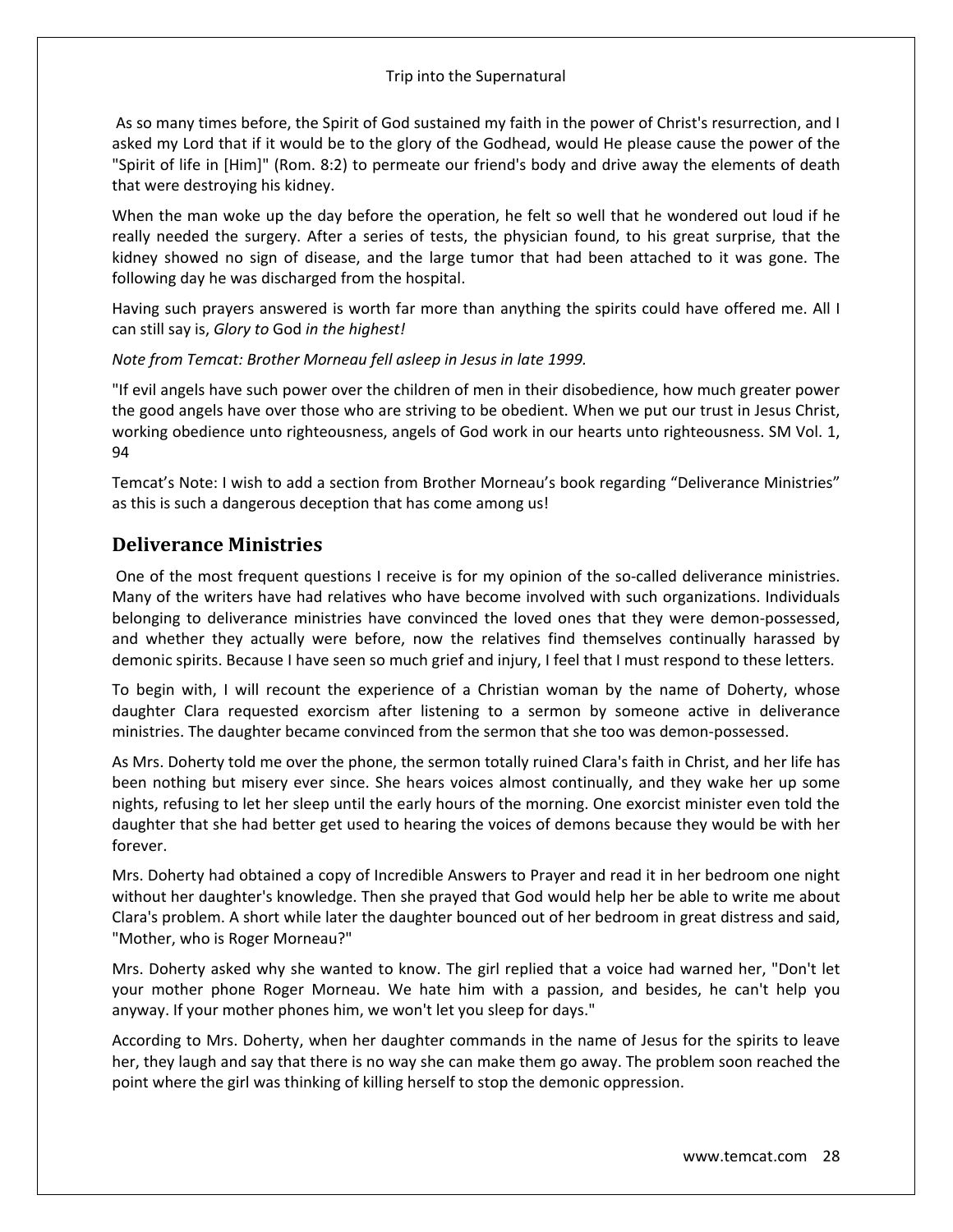"Some individuals have taken upon themselves to do the work of the Holy Spirit," I wrote back to Mrs. Doherty, "and a harvest of misery has been produced. As a result, a great many Christians have become victims of satanic cruelty.

"My own experience of having been at one time a spiritist has helped me to understand the dangers of what your daughter has become involved in. It has unmasked to me the nature of the power that propels these so-called deliverance ministries.

"First, let me draw your attention to the fact that some of those who will find themselves among the wicked below the walls of the New Jerusalem will have had active careers of casting demons out of people. Listen to the words of Jesus:

" 'Many will say to me in that day, Lord, Lord, have we not prophesied in thy name? and in thy name have cast out devils? ...Then I will profess unto them, I never knew you: depart from me, ye that work iniquity' Matthew 7:22,23.

"I understand Jesus to mean here that some of those who appear to cast demons out of people are not really doing the work of Christ, but of the devil. Many wonder how such a thing could be. But when you focus on them the light of the Word of God, as well as the lesser light, the writings of the Spirit of Prophecy, you will recognize that these self-proclaimed exorcists have been taken in by a powerful deception.

"Deuteronomy 18: 10.12 gives a list of nine activities that will bring people into contact with the supernatural. Moses declared being involved in these activities especially disturbs God because He knows how dangerous they are.

"Verse 10: 'There shall not be found among you anyone that maketh his son or his daughter to pass through the fire, or that useth divination, or an observer of times, or an enchanter, or a witch.'

"Verse 11: 'Or a charmer, or a consulter with familiar spirits, or a wizard, or a necromancer.'

"Verse 12: 'For all that do these things are an abomination unto the Lord: and because of these abominations the Lord thy God doth drive them out from before thee.'

"The surrounding nations performed such occult practices, and God forbade the Israelites to have anything to do with them. I would like to bring your attention back to verse II and the phrase 'a consulter with familiar spirits.'

"My French Bible reads 'a consulter with friendly spirits.' During my affiliation with demon worshipers I was amazed to discover that they classified spirits into three distinct groups. The 'friendly' spirits were those who specialized in deceiving people. Lying spirits, they love to appear as the supposed spirits of the dead.

"The other two groups they named were the 'warriors' and the 'oppressors.' The 'warriors,' they said, concentrate on causing discord in families, hatred among classes of society, and outright wars among nations. The last group, the oppressors,' find their greatest delight in inflicting misery and destruction on people.

"Now let us see how long a minister of the gospel conversing with a 'friendly' spirit would have remained alive among the people of Israel. Leviticus 20:26, 27 tells us, 'Ye shall be holy unto me: for I the Lord am holy. ...A man also or woman that hath a familiar spirit, or that is a wizard, shall surely be put to death: they shall stone them with stones: their blood shall be upon them.'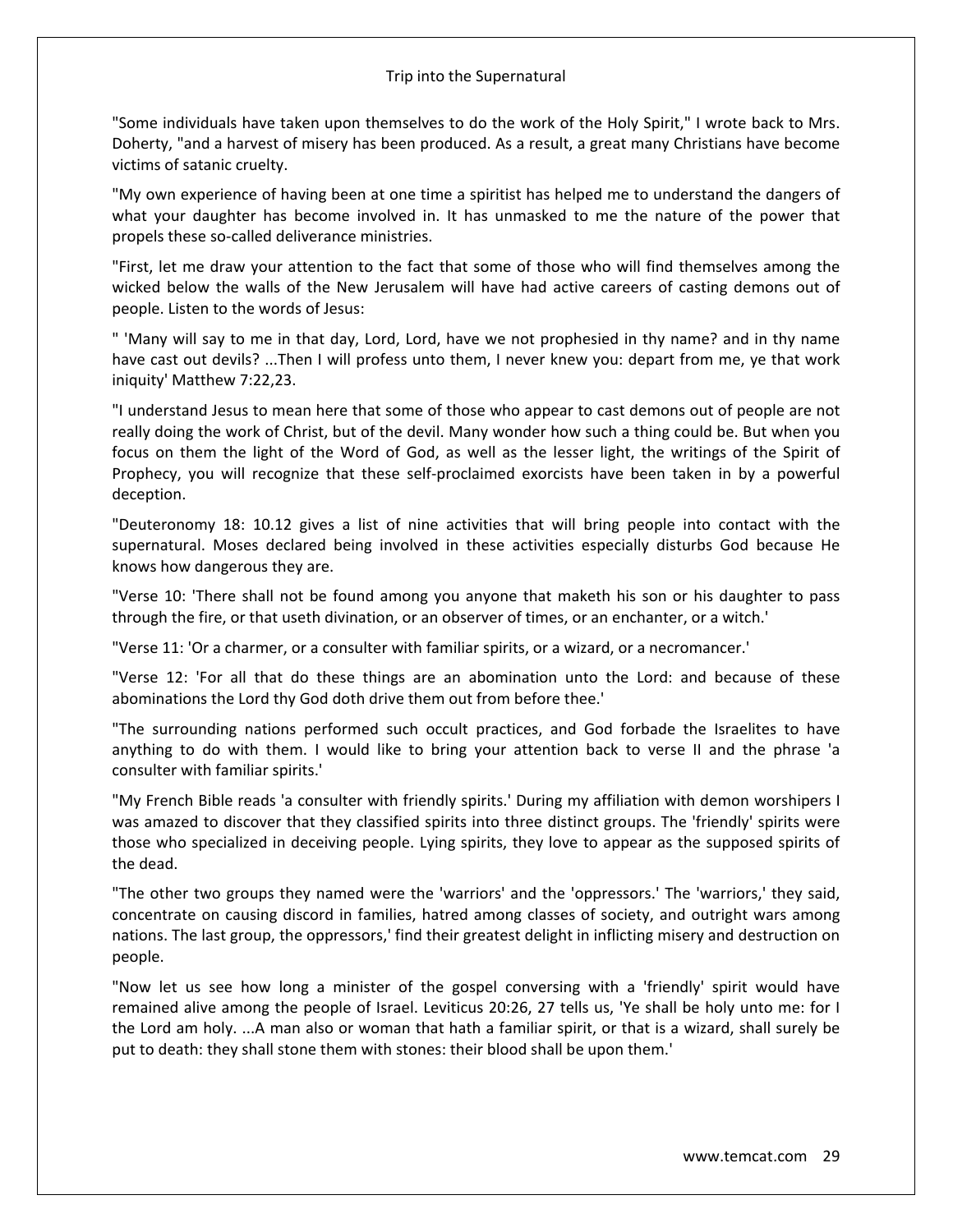"The gospel ministers who have been conversing with demonic spirits through possessed individuals should count themselves fortunate that they did not live during Bible times if they had, their careers would have been short ones.

'Satan is seeking to overcome men today, as he overcame Our first parents, by shaking their confidence in their Creator. (The Great Controversy, p. 534). Satan's most effective way undermining people's confidence in God is through spiritual leaders.

"For example, when a minister of the gospel tells a person that he or she is possessed with a demon of fear (or any other 'kind' of demon), he has in essence told that person that s will spend the rest of his or her life in a spiritual prison.

"Instantly one of Satan's demons brings the thought mind that Jesus has failed the person completely. That He, whom he or she had placed complete trust to save, has been able to protect him or her from demon possession. As happened to your daughter, such a thought shatters confidence in Christ. Now the way is wide open for a demonic spirit to move in and possess, taking complete control of the faculties.

"Let me assure you, however, that all is not lost with your daughter. Here is a seven-step recovery program that I have given to a number of persons victimized by the so-call deliverance ministries.

" 1. Throw out or destroy all literature that exalts deliverance ministries. Demonic Spirits have aright to stay with objects that bear their taint of defilement.

"2. Do not speak to demonic spirits even to command them to depart in the name of Jesus. Let the Holy Spirit do the Work. Even Jesus said that He depended on the Spirit of to cast out demons (Matthew 12:28).

"3. Early every morning read the account of Christ's crucifixion found in Matthew 27:24-54. It only takes about four minutes to read, and will greatly bless your life.

"4. Ask God for forgiveness of sin whether it be in thought, words, or deeds.

"5. Plead the merits of the blood that Christ shed Calvary as the reason the Holy Spirit should fight Your Spiritual battles. 'Earnest, persevering supplication to God in faith can alone avail to bring men the Holy Spirit's aid in the battle against principalities and powers, the rulers of the darkness of this world, and wicked spirits in high places' [The Desire of Ages, p.431).

"6. Pray for God to restore the faith that you once had in Christ's power to save so that you will once again have an unfaltering trust in our great Redeemer.

"7. Memorize the Word of God in order to live a victorious, successful Christian life. Fill your mind with passages of Scripture that will give you hope, encouragement, and joy in the Lord.

"I know from personal experience how the above steps can help us escape the harassment of demonic spirits."

In my letter to Mrs. Doherty I also gave additional details about her personal needs as an intercessor in behalf of her daughter, and how to lift Christ in all His glory before Clara so that the girl could regain her faith in Him.

Besides God's express command not to converse with spirits, there is still another reason we should avoid dealings with deliverance ministries. To rebuke spirits as such people do is to take onto oneself a divine attribute. Those who practice deliverance ministries are actually putting themselves in the role of God Himself. Only God has the right or power to rebuke demons.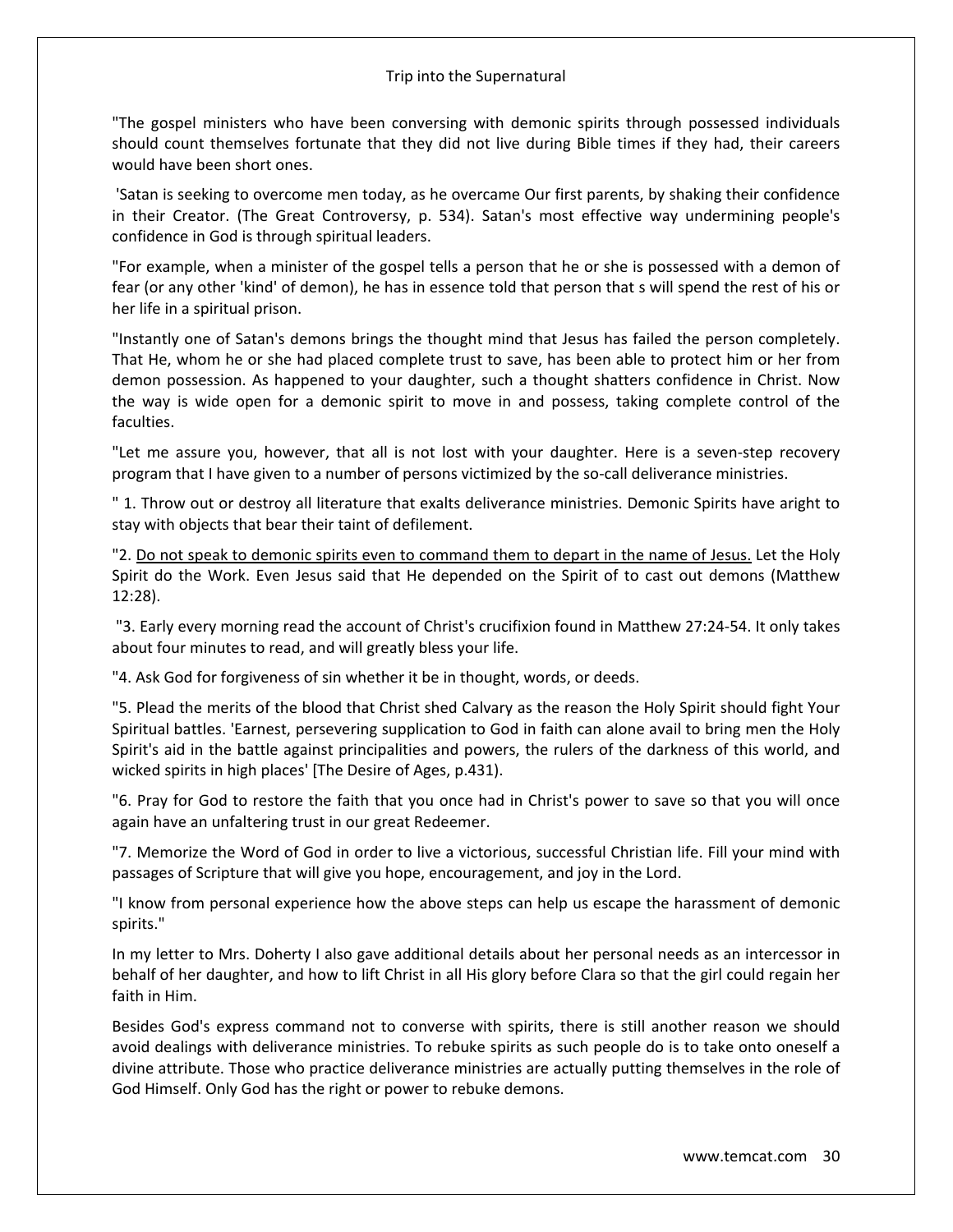Let me explain by sharing with you a few passages of Scripture. If you go to a concordance and look up the use of the word "rebuke" in the Old Testament, you will notice an interesting thing: God is the one who does the rebuking. Often He rebukes the sea, an Old Testament symbol of the evil or anything else that opposes God (some examples include Psalm 18:15; Psalm 104:5-7; Psalm 106:9; Exodus 15:4-10; Isaiah 50:2; and Nahum 1:3, 4).

God continues to rebuke the sea even in the New Testament, as we see in Matthew 8:23-27. After Jesus rebuked the stormy Sea of Galilee (verse 26), they exclaim to each other, "What manner of man is this, that even the winds and the sea obey him!" (verse 27). Because they were steeped in Scripture, they sensed that Jesus had done something that only the Lord God Himself could and had the right to do. But besides rebuking the sea as a symbol of evil, God in the Bible rebukes something else: Satan and those forces the devil employs against God and His people (Zechariah 3: I, 2; Psalm 76:9; Isaiah 17:13). A careful study of those passages in which the Bible shows God rebuking something shows that He alone has the authority and power to deal with those forces that try to block His will, especially on the supernatural level.

Mark 9: 14- 29 tells how Jesus heals a boy after rebuking the demon that possessed the child. Although Jesus, being fully God like the Father, could have employed His divine authority to cast such a demon out, here in His human nature He links it with intercessory prayer (verse 29). In His perfect humanness He called upon the Holy Spirit to drive the demon out.

Jesus also rebukes demons in Mark I: 21- 28, and in Mark 8:33 He specifically rebukes Satan as the instigator of Peter's rebuke (verse 32). Jesus casts out demons in Matthew 8:28- 34. Although He does not use the verb "rebuke," the incident does immediately follow His rebuke of the storm on the sea.

What does this mean? Jesus has the right to rebuke demons and the forces of evil. It is His divine attribute. The disciples cast out demons because Jesus had commissioned them to do so for a time. But to take the attribute upon ourselves is to put ourselves in the place of God. Adam and Eve sought to have attributes of God, and He had to cast them out of the Garden of Eden. Deliverance ministries are also trying to put themselves into the role of God, and that can lead only to confusion and destruction. When anyone tries to take God's responsibility of casting out demons, they are committing Adam and Eve's sin again. Naturally Satan and his agents rejoice when we attempt to exorcise evil spirits, because we are playing into demonic hands.

The Lord of glory who at creation could speak and "it was so" has the power to protect us from all evil spirits. We need never fear their power or threat when we remember that Jesus has given us His word: "I will never leave thee, nor forsake thee" (Hebrews 13:5). Paul triumphantly declared, "For 1 am persuaded, that neither death, nor life, nor angels, nor principalities, nor powers, nor things present, nor things to come, nor height, nor depth, nor any other creature, shall be able to separate us from the love of God, which is in Christ Jesus our Lord" (Romans 8:38, 39).

Jesus claims the capacity "to present you faultless before .the presence of his glory with exceeding joy, to the only wise God our Saviour, be glory and majesty, dominion and power, both now and ever" (Jude 24, 25).

From personal experience I have learned that the Christ who shed His blood for us on Calvary will never fail us. Those who stand in the pulpit and claim that if anyone feels anxiety he or she could be possessed by a demon are insinuating that Christ has failed to protect and save that person. Flee from those people before they totally destroy your faith in God, and thus separate you from God both now and for eternity. They can never deliver you from Satan, because they have become agents of evil themselves.